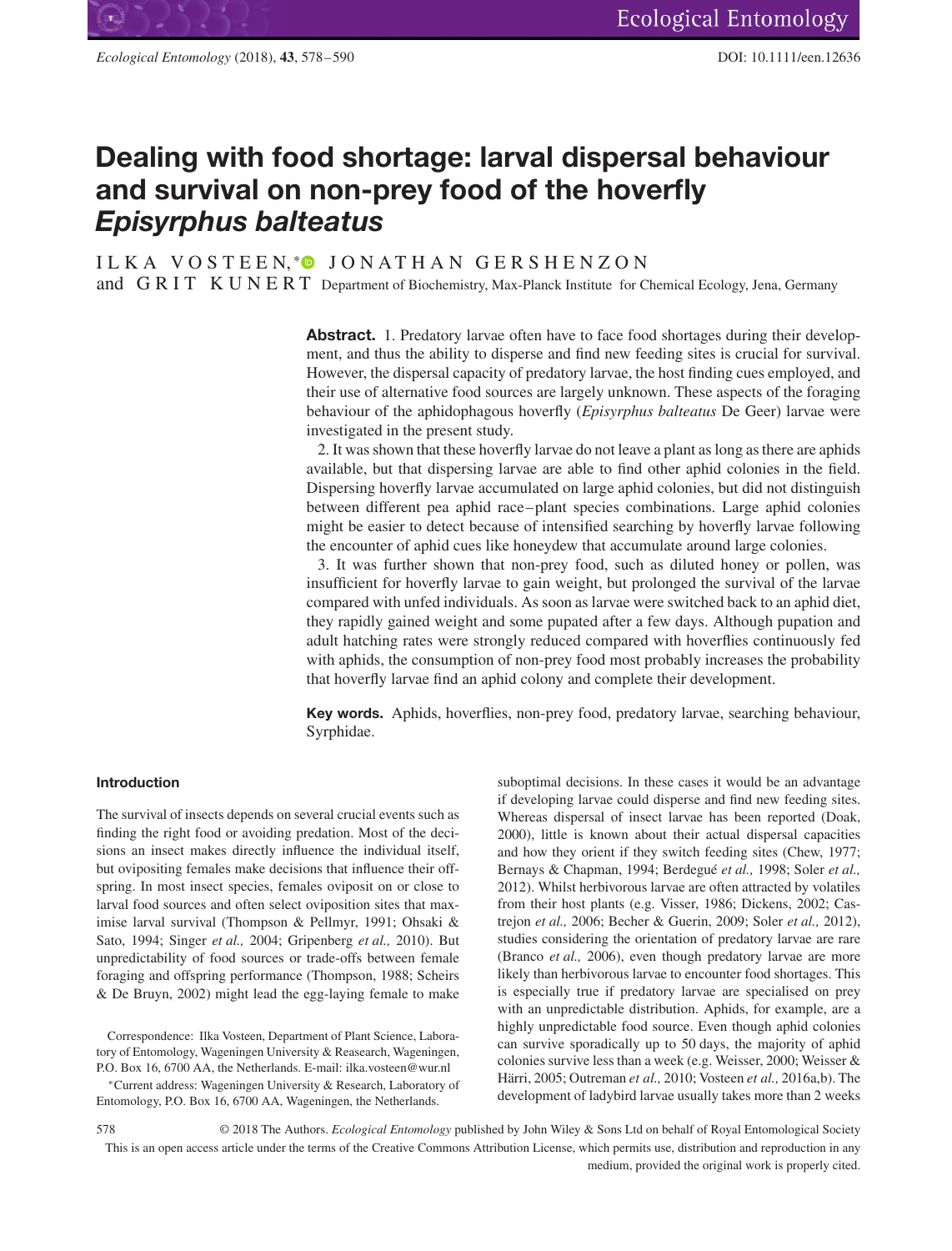while larvae of the hoverfly *Episyrphus balteatus* pupate after as little as 8 days under optimal conditions, but need much longer if temperatures are below 17 ∘C (Hart *et al.,* 1997; Lanzoni *et al.,* 2004). Larval development may therefore take much longer than the availability of a single aphid colony, and consequently larval development in most cases cannot be completed with one aphid colony as a food source. In the search for additional food to complete their development, it is known that aphidophagous ladybird larvae use pollen, extrafloral nectar and foliage as alternative food sources and are often able to complete their development with these alternative food sources (Lundgren, 2009). Aphidophagous hoverfly larvae are thought to feed mainly on aphids, even though consumption of other soft-bodied prey has also been reported. It is further assumed that they only have a limited dispersal capacity (e.g. Sadeghi & Gilbert, 2000; Rojo *et al.,* 2003; Almohamad *et al.,* 2009; Gomez-Polo *et al.,* 2015). Our field observations showed, however, that hoverfly larvae left plants if aphid colonies went extinct (Vosteen *et al.,* 2016a,b). As nothing is known about the dispersal behaviour of hoverfly larvae, we aimed to find out whether movement between aphid colonies is a general behaviour in *E. balteatus* larvae and under what circumstances they leave a plant.

If hoverfly larvae leave plants, they also have to find new aphid-infested plants. The decision to climb a certain plant might depend not only on the availability of aphids but also on the plant species itself, possibly due to factors like plant architecture or surface structures. For instance, it was shown by Verheggen *et al.* (2009) that trichomes hamper the movement of hoverfly larvae. To test whether different plant–aphid combinations have altered attractiveness for hoverfly larvae, we used different combinations of pea aphid races and legume species. The pea aphid (*Acyrthosiphon pisum* HARRIS) is actually a species complex consisting of at least 15 genetically distinct host races which are native to particular legume species, but can all develop very well on the universal host plant *Vicia faba* (Ferrari *et al.,* 2006; Ferrari *et al.,* 2008; Peccoud *et al.,* 2009a; Schwarzkopf *et al.,* 2013; Peccoud *et al.,* 2015). It is assumed that natural enemies contribute to the maintenance of the different host races by preferring to prey on aphids living on the general host plant *V. faba*, and therefore minimising the occurrence of mixed colonies (Vosteen *et al.,* 2016a). After we had repeatedly found that *E. balteatus* prefers to oviposit on *V. faba* and *Pisum sativum* (Vosteen *et al.,* 2016a,b), our first guess was that this preference could be due to differences in hoverfly larval performance on aphids from the different legume plants, as was found for ladybirds and lacewings (Giles *et al.,* 2000, 2001, 2002). We further wondered if dispersing hoverfly larvae would prefer certain host race–plant species combinations as this may impact aphid colony survival on the different host plant species.

To get a better understanding of the effect of hoverfly larvae on aphid colony development in the field, we investigated their food preferences and dispersal behaviour and focused on the following questions: do hoverfly larvae leave a plant only after most aphids are consumed; and is this dispersal a general phenomenon? If hoverfly larval dispersal is a common behaviour, the larvae not only have to decide when to leave a plant but also have to find a new aphid-infested plant. We tested whether hoverfly larvae were able to find aphid-infested plants

and whether aphid colony size or different pea aphid–plant combinations changed the attractiveness for the hoverfly larvae. We also explored the use and impact of alternative food during transit to new aphid colonies.

## **Material and methods**

#### *Organisms*

Three different host races of the pea aphid complex were used for this study: the *Trifolium* race (clone T3-8V1), the *Pisum* race (clone P136) and the *Medicago* race (clone L1–22). They were originally collected from their native host plants *Trifolium pratense* L., *P. sativum* L. and *Medicago sativa* L., respectively, and genotypically assigned to the specific host race (for detailed information, see Table S1 in Peccoud *et al.*, 2009b). Stock cultures of each race were maintained for several generations in a climate chamber (20 ∘C, LD 16:8 h, 70% RH) on their native hosts and on the universal host plant *V. faba* L. Plants used in the experiments and for aphid rearing were 3–4 weeks old and were cultivated in soil (7:20 mixture of Klasmann Tonsubstrat and Klasmann Kultursubstrat TS1) in climate chambers under the same conditions. *P. sativum* cv. 'Baccara'and *V. faba* cv. 'The Sutton' were grown individually in pots (diameter 10 cm), while *T. pratense* cv. 'Dajana' and *M. sativa* cv. 'Giulia' were grown in groups of three to seven plants to get a similar plant biomass in each pot. All plants hosting aphids were covered with air-permeable cellophane bags (18.8 × 39 cm; Armin Zeller, Nachf. Schütz & Co, Langenthal, Switzerland) to prevent the escape of aphids.

Hoverfly eggs (*E. balteatus*) were obtained from a commercial supplier (Katz Biotech AG, Baruth, Germany) and hatching larvae were fed with aphids until they were used in the experiments (for rearing details, see the description of experiments). Rearing of insects and all laboratory experiments were done in climate chambers under the same conditions. The leaving rate and performance experiments were performed in insect-rearing tents  $(60 \times 60 \times 60 \text{ cm}$ ; Bugdorm, MegaView Science Co. Ltd, Taiwan).

#### *Leaving rate experiment*

To test if hoverfly larvae leave an aphid-infested plant if aphid-infested and non-infested plants are present in the vicinity, four plants (two aphid-infested and two uninfested plants) were placed in an insect tent. The two aphid-infested plants were placed 10 cm apart. The two non-infested plants were placed orthogonal to the infested plants such that the non-infested plants were 10 cm away from the aphid-infested plants, and the four plants were at the vertices of a rhombus (Fig. 1). To prepare the aphid-infested plants, *V. faba* were infested with 40 adult *Pisum* race aphids 1 day before the start of the experiment. One hoverfly larva was placed on one of the aphid-infested plants and the position of the larva was noted 24 h later. Due to lack of space, the 10 replicates were carried out on two consecutive days. Hoverfly larvae used in the experiment were taken from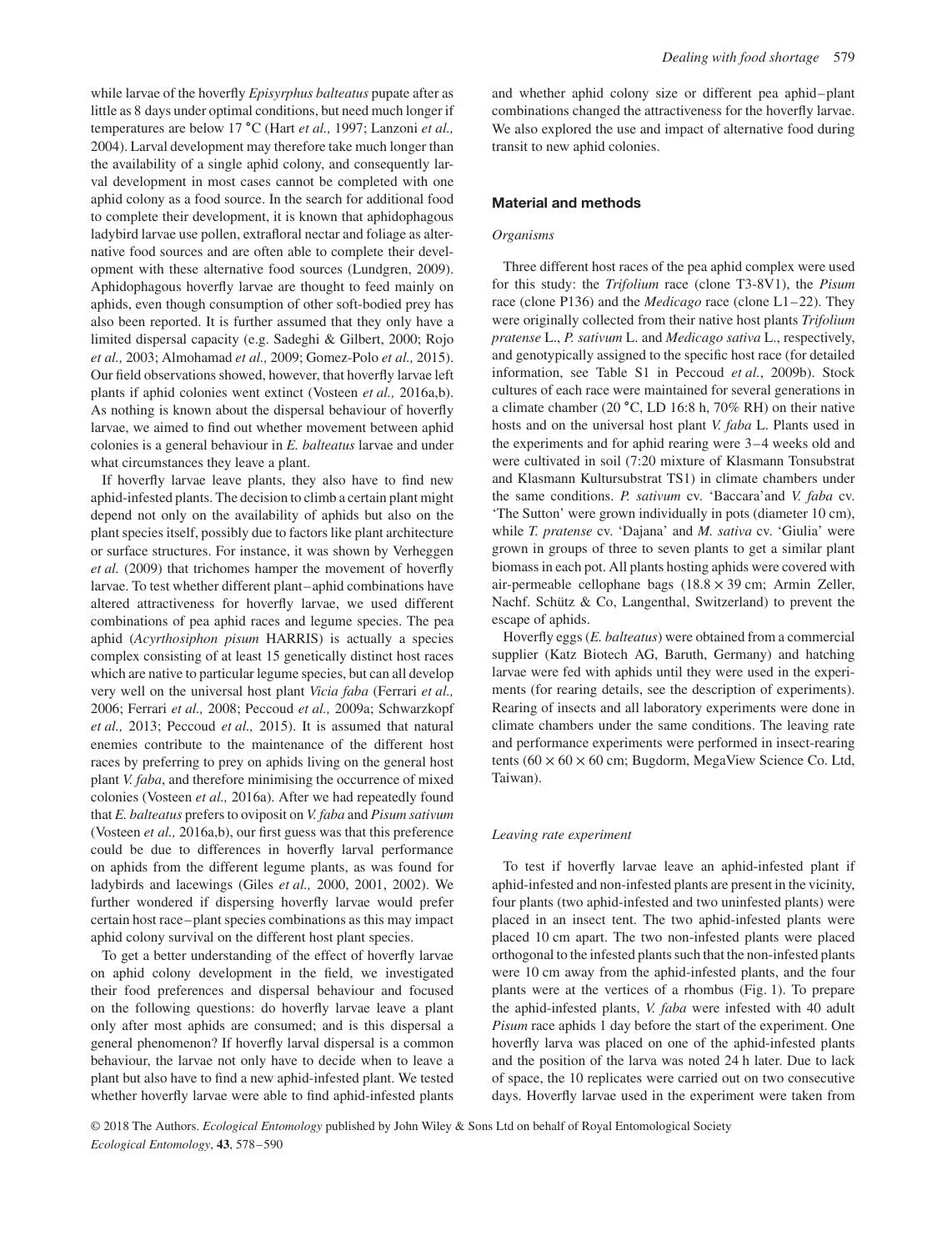

**Fig. 1.** Experimental setup of the leaving rate experiment. Grey circles represent aphid-infested plants; white circles represent non-infested plants. One hoverfly larva (HL) was placed on one of the aphid-infested plants.

heavily *Pisum* race aphid-infested *V. faba* plants where they could develop until they were 5–6 days old.

#### *Larval preference – effect of aphid number*

Experimental *V. faba* plants were infested with 0, 10, 20, 40 and 60 adult *Pisum* race aphids 1 day before they were used in the experiment. Plants were arranged in an insect-rearing tent randomly around a Petri dish at an equal distance from each other and 10 cm from the Petri dish. Each plant treatment was present once in each tent. Eight larvae were placed in the Petri dish and were allowed to forage for 24 h in the tent, after which their position and the number of surviving aphids on each plant were recorded. Due to spatial limitations, the 20 replicates were done on four consecutive days. Hoverfly larvae were kept on *V. faba* plants that were strongly infested with *Pisum* race aphids until they were 3–6 days old and were then used in the experiment. Every day the biggest larvae from the cohort were selected for the experiments.

#### *Larval preference – effect of plant species*

To test if hoverfly larvae prefer certain host plant–aphid race combinations, 20 adult aphids of each of the three pea aphid host races were placed either on their native host plant or on the universal host plant 1 day before the start of the experiment. Plants were again arranged in a random order in the insect-rearing tents 10 cm away from a Petri dish which contained 10 hoverfly larvae. Each plant treatment was present once in each tent. Larvae were allowed to forage for 21 h and their position and the number of surviving aphids were recorded at the end of the experiment. Due to ageing of hoverfly larvae, the experiment was done with two larval cohorts. The first cohort was reared in a large plastic box  $(19 \times 25 \times 39 \text{ cm}, \text{covered})$ with gauze) that contained 15–20 *Raphanus sativus* var. *sativus* infested with *Myzus persicae* aphids to avoid habituation to cues from the plant species used in the experiments. Due to the low body mass and slow growth of *M. persicae*, larvae had to be fed additionally with a mixture of pea aphids that contained all three host races, reared on either their native host plant or the universal host plant. Because of the unavailability of sufficient amounts of *M. persicae*, the second cohort was fed daily with a mixture of only pea aphids that contained the same amounts of the three host races, reared on either their native or the universal host plant. In order to avoid any effect of previous plant experience on larval preference, the second cohort was reared without plants in a plastic box  $(16 \times 12 \times 6$  cm, covered with air-permeable cellophane to prevent escape of larvae). Larvae developed slower under these rearing conditions than in the previous experiment. Therefore, larvae were used at the age of 5–9 days, which was still some days before pupation. Due to spatial limitations, only five replicates could be done simultaneously. With the first larval cohort, 25 replicates were done on five consecutive days, while with the second larval cohort 20 replicates were done on four consecutive days.

#### *Hoverfly larval distribution in the field*

To test how hoverfly larvae are distributed in the field, native and universal host plants were each infested with 10 aphids (3 days old) of the *Trifolium*, *Pisum* and *Medicago* races. After 8 days of aphid colony growth, plants were placed in the field on 14 June 2013 and were subjected to the natural hoverfly population. Each plant–aphid combination was replicated 12–17 times, depending on the availability of plants (Table 1). The aphid-infested plants were distributed in three double rows which were 3 m apart from each other. The order of the different plant–aphid combinations within and between the rows was completely random. Plants within one double row were placed 35 cm apart and the leaves did not touch each other. To prevent the escape of aphids, the plants were tied to sticks to ensure an upright position. The pots (diameter 10 cm) containing the aphid-infested plants were placed in bigger pots (diameter 19 cm) which were half-filled with soil, thus all aphids dropping off the plant would fall into the big pot. Fluon (Sigma-Aldrich Chemie GmbH, Munich, Germany) covering the inner and outer sides of the big pots hindered the aphids from leaving the pot. After 7 days in the field, plants were brought into the laboratory and the numbers of aphids, hoverfly larvae, and hoverfly eggs on the different host plants were counted. The conditions of the hoverfly eggs were examined in order to estimate the age of the eggs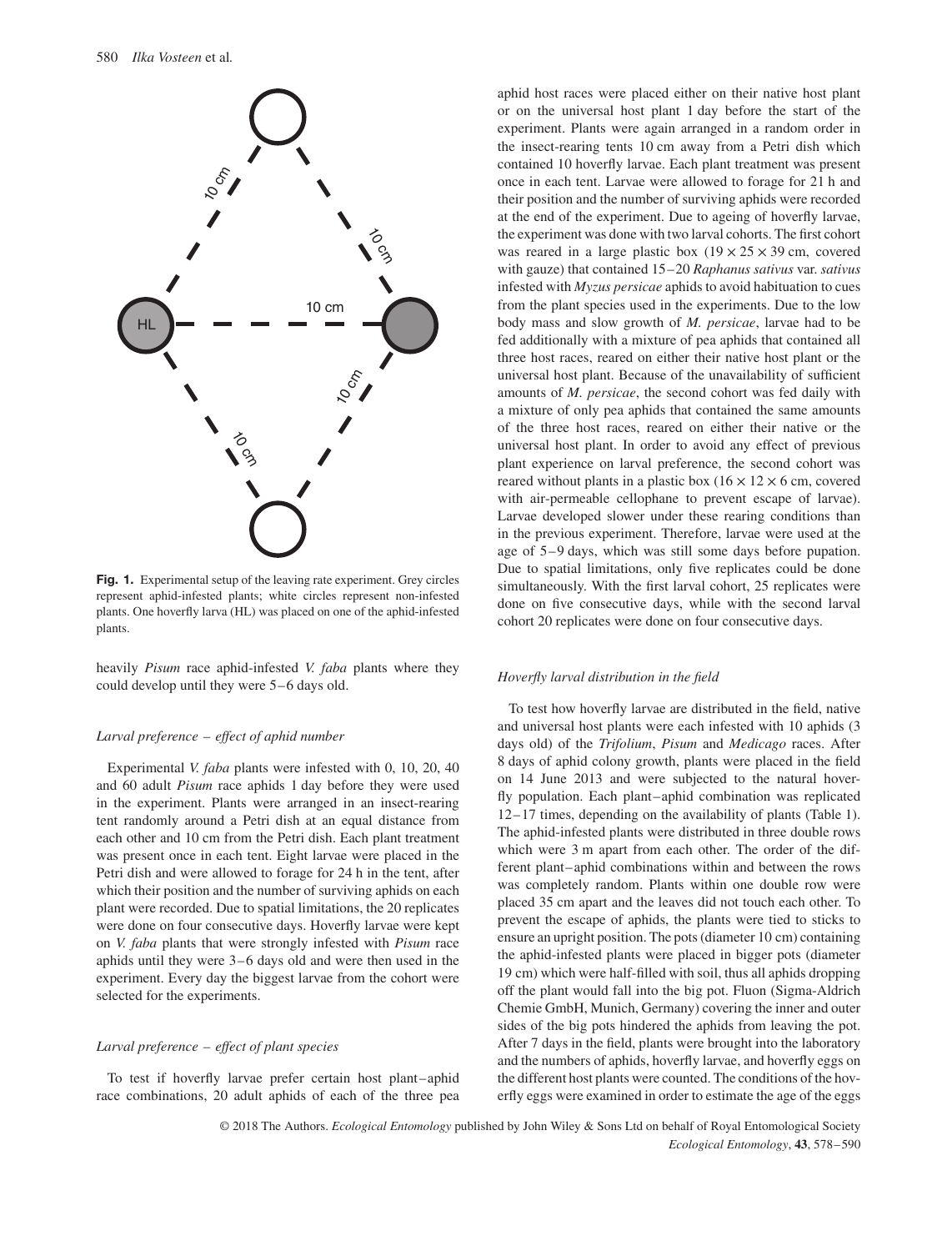**Table 1.** Number of replications of each treatment of the field experiment.

| Aphid race        | Host plant         | Number of replications |  |
|-------------------|--------------------|------------------------|--|
| <i>Pisum</i> race | Pisum sativum      | 17                     |  |
| Pisum race        | Vicia faba         | 12                     |  |
| Trifolium race    | Trifolium pratense | 15                     |  |
| Trifolium race    | Vicia faba         | 13                     |  |
| Medicago race     | Medicago sativa    | 17                     |  |
| Medicago race     | Vicia faba         | 12                     |  |

and evaluate whether and how many hoverfly larvae hatched on the plants. Dead eggs and hatched eggs can be distinguished from newly laid hoverfly eggs by their texture, which appears dried out compared with a living egg. Therefore, the number of dry eggs is a measure of the maximal number of hoverfly larvae that could have hatched on a plant and reflects hoverfly oviposition at the beginning of the experiment when aphid number was mainly influenced by aphid reproduction rate under laboratory conditions and less so by predation. The majority of hoverfly larvae found on the plants were identified as *E. balteatus*, but some *Scaeva pyrastri* L. were also observed.

## *Effect of different aphid races on hoverfly larval performance*

To test if larval performance differs depending on their food, freshly hatched larvae were placed individually in small Petri dishes (diameter 5.5 cm) that contained a moist piece of paper towel  $(2 \times 2$  cm) to prevent desiccation of larvae. Larvae were fed daily with 15 or 40 mg juvenile aphids of the three host races that were reared either on their native host plant or on the universal host plant. Larval survival and development stage (instar and pupal stage) were checked daily. Afterwards larvae were transferred to clean Petri dishes containing moist pieces of paper towel and the aphid prey. At day 7, larval weights were also recorded. Hoverfly development was followed until adults hatched from the pupae. Adults were sexed and their head width, as a robust measurement of the body size, was measured under a stereomicroscope. Due to limitations of space, the experiment was split into two parts. In part A, larvae were fed with *Pisum* and *Medicago* race aphids reared on their native and universal host plants, and in part B larvae were fed with *Trifolium* race aphids reared on the native and universal hosts. To check if larval performance differed between part A and B, larvae fed with *Pisum* race aphids reared on the universal host were again included in part B. Each experimental part was repeated four times, starting each time with a new set of larvae. Each treatment was replicated 32 times. Larval weight was only recorded in part A.

#### *Effect of non-prey food on hoverfly larval performance*

In order to test if hoverfly larvae are able to survive on a non-prey diet in the absence of aphids, an experiment that consisted of three phases was designed (Table 2). During the first phase, larvae were kept in groups of approximately 60

**Table 2.** Different diets that were used to test the effect of non-prey diet on hoverfly larval development.

| Treatment                  | Phase 1<br>$(\text{day } 0-3)$ | Phase 2<br>$(\text{day }4-9)$ | Phase 3<br>$(day 10-20)$  |
|----------------------------|--------------------------------|-------------------------------|---------------------------|
| Water                      | Aphids                         | Water (no food)               | — (larvae were<br>dead)   |
| Aphids                     | Aphids                         | Aphids                        | — (larvae had<br>pupated) |
| Honey                      | Aphids                         | Honey                         | Honey                     |
| Honey/aphids               | Aphids                         | Honey                         | Aphids                    |
| Pollen                     | Aphids                         | Pollen                        | Pollen                    |
| Pollen/aphids              | Aphids                         | Pollen                        | Aphids                    |
| $Honey + pollen$           | Aphids                         | $Honey + pollen$              | $Honey + pollen$          |
| $Honey +$<br>pollen/aphids | Aphids                         | $Honey + pollen$              | Aphids                    |

larvae in Petri dishes and were fed with *Trifolium* race aphids *ad libitum* for 3 days. In the second phase, larvae were randomly assigned to five different diet treatments, consisting of aphids, water and three different types on non-prey food (honey water, pollen, honey water  $+$  pollen). After 6 days  $-$  in the third phase of the experiment – half of the larvae that had been fed on a non-prey diet were fed again with aphids until pupation or larval death, mimicking aphid colony finding. The other half was continued on their respective non-prey diet. During the second and third phases of the experiment, larvae were kept individually in small Petri dishes (diameter 5.5 cm ) and moved to new Petri dishes with fresh food every day. Honey (diluted 1:10 with water) was supplied on a piece of paper towel  $(2 \times 2 \text{ cm})$ . Larvae assigned to the pollen and the mixed honey/pollen treatment received 10–15 mg of mixed pollen each day. Water in the form of a moist piece of paper towel  $(2 \times 2 \text{ cm})$  was provided for all larvae without food or supplied only with pollen. The amount of aphids as food was increased during the course of the experiment according to the increased food consumption of developing larvae. When one or more larvae had consumed all aphids, all larvae were fed a larger amount the following day. During the second phase, larvae were fed with 30 mg of aphids on the first, 40 mg on the second, and 50 mg on the third and fourth days. During the third phase, larvae were fed with 30 mg on the first and second days, 40 mg on the third day and 50 mg on the fourth and fifth days. After the 5th day, larvae were close to pupation and did not feed anymore. Therefore no aphids were added on day 6 or later. Larval survival was recorded every day. Body weight was recorded on days 6, 9 and 12 of the experiment and after larvae had pupated. Pupae were kept until the adults hatched and hatching rate was recorded. Each treatment was replicated 10 times.

## *Statistical analyses*

For all larval preference tests, presence/absence data was analysed with generalised linear mixed models (GLMMs with the glmer function of the lme4 package; Bates *et al.,* 2014) to account for the block design. Experimental tents (blocks) were treated as random effects (random intercept), and treatments as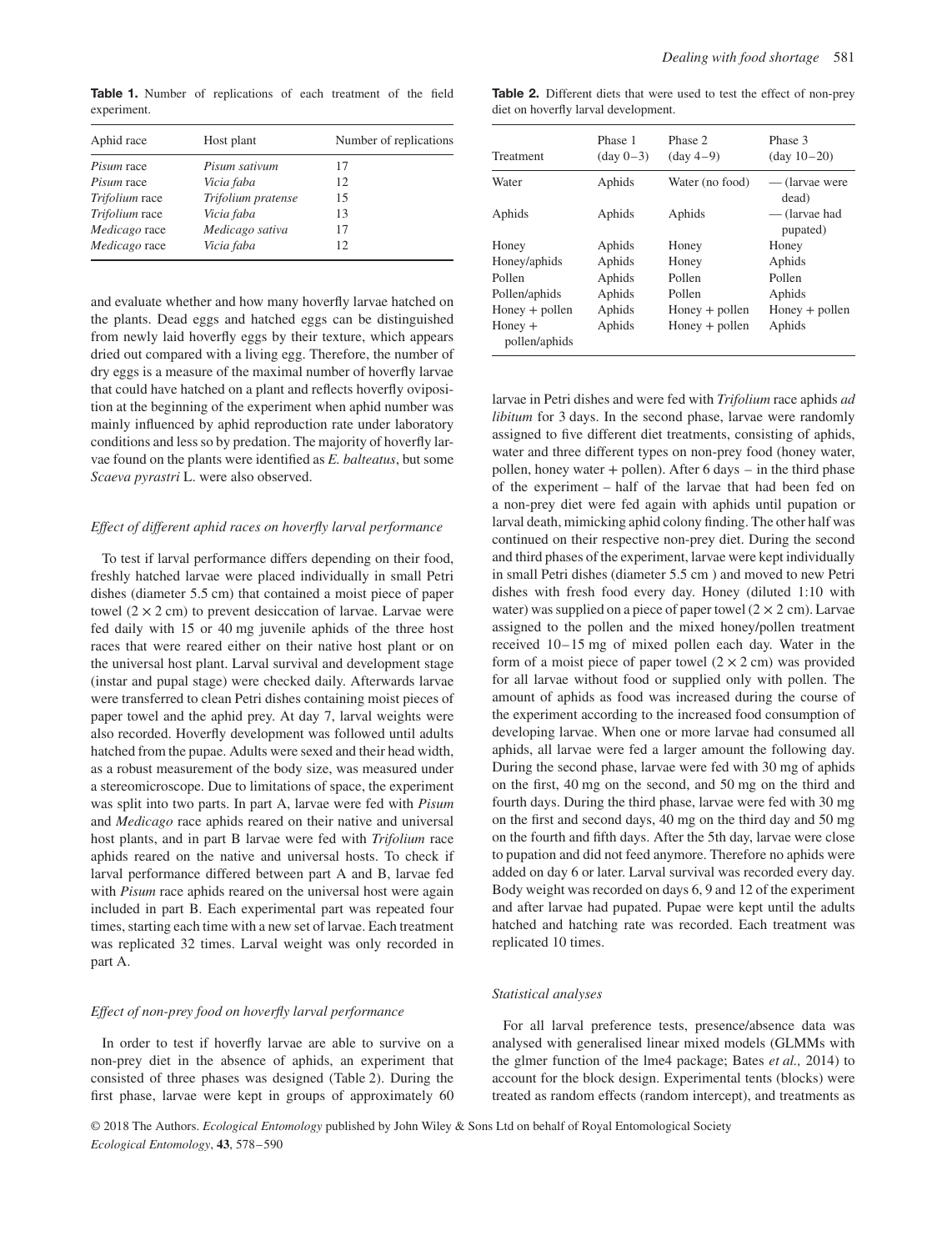fixed effects. *P*-values for explanatory variables were obtained by deleting explanatory variables one after another and comparison of the likelihood of the more complex model with that of the simpler model with a  $\chi^2$  test (Zuur *et al.*, 2009).

Field data were analysed with generalised linear models (GLMs). Whether the presence of dry hoverfly eggs on a plant was dependent on the host plant–aphid race combination was analysed using a GLM with the Bernoulli error structure. For the analysis of the number of hoverfly larvae and aphids on the plants, a GLM with the Poisson error structure was used. Due to overdispersion, a negative binomial error structure was applied for the analysis of the number of aphids.

Survival data were analysed with Cox proportional hazard models. In the experiment, where larvae were fed with different aphid races reared on native and universal hosts, the amount of food and the plant species–aphid race combination were used as explanatory variables. In the experiment, where larvae were fed with aphids and non-prey diets, diet was used as explanatory variable. Hoverflies that survived until pupation were recorded as surviving until the day they pupated, if they died in the pupa. Those hoverflies that survived the pupal stage were recorded as surviving until the day they hatched from the pupa.

The influence of the amount of food, the kind of food (host plant–aphid race combination) and the sex of the hoverfly on larval weight, larval and total developmental time and head width were analysed using linear mixed effects models (lme function of the nlme package; Pinheiro *et al.,* 2015), to account for the different larval batches used. Larval batches were treated as random effects, and food amount, the kind of food and gender as fixed effects. As only adult hoverflies can be sexed, data were only used from larvae that successfully developed into adult hoverflies.

The influence of diet type on larval weight on day 6 and on pupal weight was analysed using a one-way anova with diet as explanatory variable. The Tukey's honest significant difference test was used for *post hoc* comparison. As those larvae that were fed with aphids or water had pupated or died before day 9 of the experiment, weight changes of hoverfly larvae over time could only be analysed for those larvae that were fed with non-prey food. Weight changes over time were analysed with a linear mixed effects model (lme function of the nlme package; Pinheiro *et al.,* 2015).The identity of each individual larva was treated as a random effect, and food type and time as fixed effects.

The influence of different types of non-prey diet on the survival until pupation was analysed using a GLM with the Bernoulli error structure.

For all analyses except the anova, *P*-values for explanatory variables were obtained by deleting explanatory variables one after another and comparing the likelihood of the more complex model with that of the simpler model with a  $\chi^2$  test or likelihood ratio test (Zuur *et al.,* 2009). In cases of significant differences, factor-level reductions were used to reveal differences between levels of a treatment. Therefore, the two most similar factor levels were merged and models before and after merging of factor levels were compared. This procedure was repeated until merging of factor levels led to significant differences between the simpler and more complex models (Crawley, 2013).

Model assumptions were checked by visual inspections of the residual plots. All data were analysed with R version 3.1.1 (R Development Core Team, 2014).

## **Results**

## *Leaving rate*

In the experiment to determine if hoverfly larvae would leave a plant if aphids were still present, nine out of 10 hoverfly larvae survived until the end of the experiment. None of the surviving larvae left the aphid-infested plant within 24 h. They consumed, on average,  $17 \pm 1.5$  of the 40 adult aphids placed on the plant before the start of the experiment.

### *Larval preference*

Hoverfly larvae preferred plants with higher numbers of aphids in experiments conducted under laboratory conditions. The number of plants with either hoverfly larvae or showing evidence of previous hoverfly presence (faeces, remains of aphid feeding) significantly increased with the number of aphids infesting the plant  $(\chi_1^2 = 14.000, P < 0.001;$  Fig. 2a). The number of plants where larvae were present at the end of the experiment also increased with the number of aphids infesting the plant  $(\chi_1^2 = 13.357, P < 0.001,$  Fig. 2b). However, the number of plants with either larvae or larval cues present at the end of the experiment was not influenced by the various host plant–aphid race combinations tested ( $\chi_5^2 = 8.907$ , *P* = 0.113; Fig. 2c).

## *Hoverfly larval distribution in the field*

When aphid-infested plants were placed in the field, the distribution of hoverfly eggs that were laid at the beginning of the experiment, when the aphid population size was not yet altered by predation, was influenced by the host plant–aphid race combination (binomial GLM, likelihood ratio = 19.003,  $P = 0.002$ ). Dried-out eggs, which had been laid during the first days of the experiment, were more frequent on the universal host plant *V. faba* than on the native host plants (Fig. 3a).

After 7 days in the field, hoverfly larvae (*E. balteatus* and *S. pyrastri*) were present on an average of 70% of all experimental plants (Fig. 3b), whereas hoverfly eggs, which were laid at the beginning of the experiment, were present on an average of only 25% of experimental plants, indicating that most hoverfly larvae had migrated to the experimental plants. The number of hoverfly larvae found on the plants after 7 days was not dependent on the number of hoverfly eggs laid at the beginning of the experiment (Poisson GLM, likelihood ratio = 1.292,  $P = 0.256$ , but dependent on the host plant–aphid race combination (Poisson GLM, likelihood ratio = 119.339, *P <* 0.001; Table S1). The highest number of hoverfly larvae was found on *P. sativum*, while intermediate numbers of hoverfly larvae were recorded on the universal host, *V. faba*, infested with *Trifolium* or *Pisum* race aphids. The lowest number of hoverfly larvae was found on *T. pratense*, *M. sativa* and *V. faba* infested with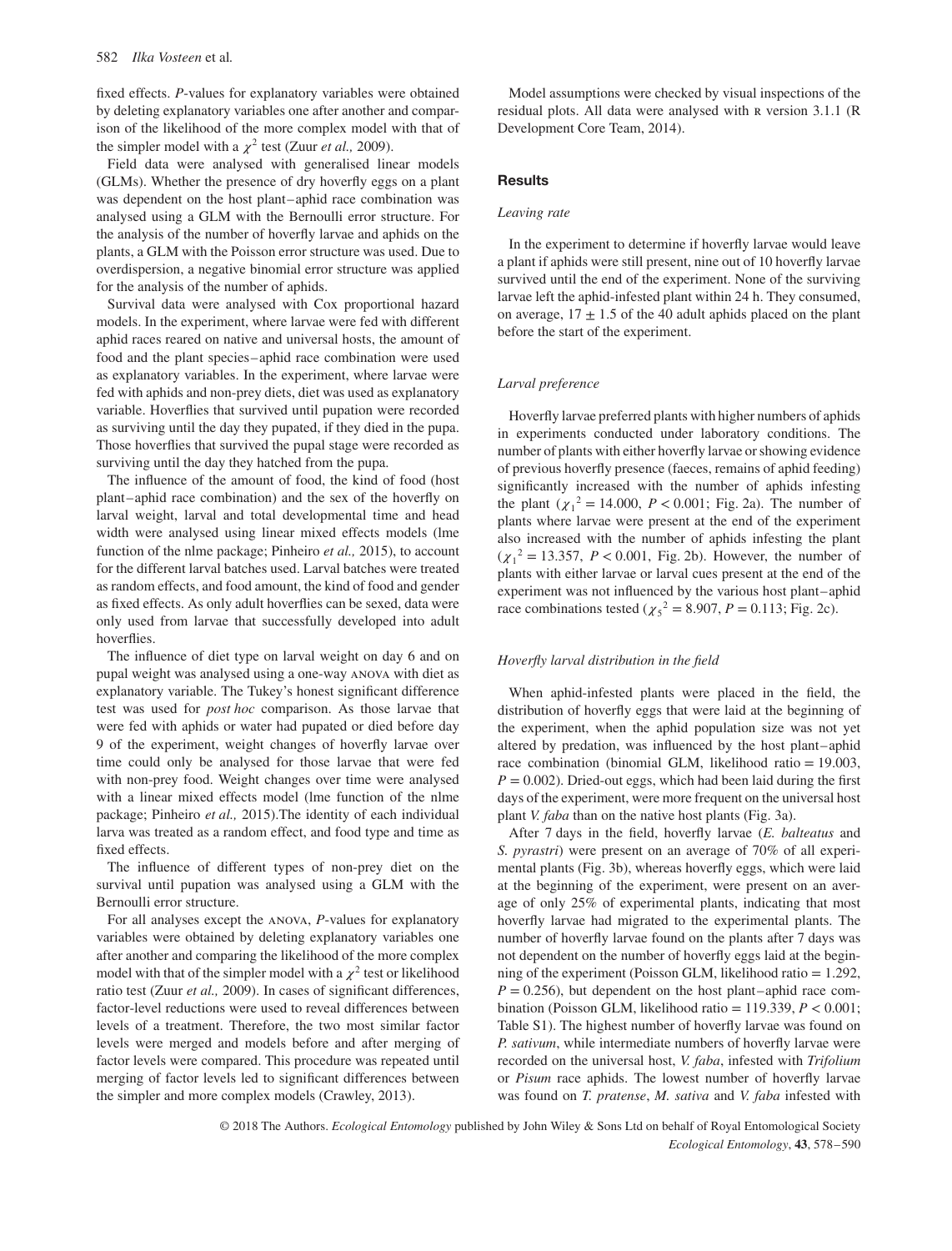

**Fig. 2.** *Episyrphus balteatus* larval preference depending on pea aphid (*Acyrthosiphon pisum*) population size (a, b) and host plant–pea aphid race combination (c). Graphs depict the proportion of plants with evidence of hoverfly larvae presence (a, c), and the proportion of plants with larvae actually present after 24 h (b). The curves represent the regression lines obtained from the generalised linear mixed effects model. n.s., differences are non-significant.

*Medicago* race aphids (Fig. 3c). The number of aphids that were present at the end of the experiment had an additional influence on the number on hoverfly larvae (Poisson GLM, likelihood ratio = 8.593,  $P = 0.003$ ; Table S1 (Online Resource 1)) with more larvae on plants with higher aphid numbers.

The number of aphids after 7 days in the field was mainly influenced by the plant species–aphid race combination (negative binomial GLM, likelihood ratio = 15.998,  $P = 0.007$ ; Fig. 3d, Table S2). Fewer aphids were found on *V. faba* infested with *Pisum* and *Medicago* race aphids compared with all other plants. Neither the number of hoverfly eggs at the beginning of the experiment (negative binomial GLM, likelihood ratio = 3.555,  $P = 0.059$ ) nor the number of hoverfly larvae



**Fig. 3.** Effect of various aphid race–host plant combinations on hoverfly presence in the field. (a, b) Proportion of plants with hoverfly eggs that were laid at the beginning of the experiment (a) and with hoverfly larvae after 7 days (b). (c, d) Number of hoverfly larvae (c) and aphids (d) found on native and universal host plants after 7 days in the field (July 2013). Different letters indicate significant differences. (c, d) Bars represent means with SE.

at the end (negative binomial GLM, likelihood ratio = 3.115,  $P = 0.078$ ) significantly influenced the number of aphids on the plants (Table S2).

## *Effect of different aphid races on hoverfly larval performance*

The amount of aphids offered as food strongly influenced all tested hoverfly parameters. Feeding of more aphids resulted in heavier larvae, shorter larval development and total development, and wider heads of adult hoverflies (Table 3).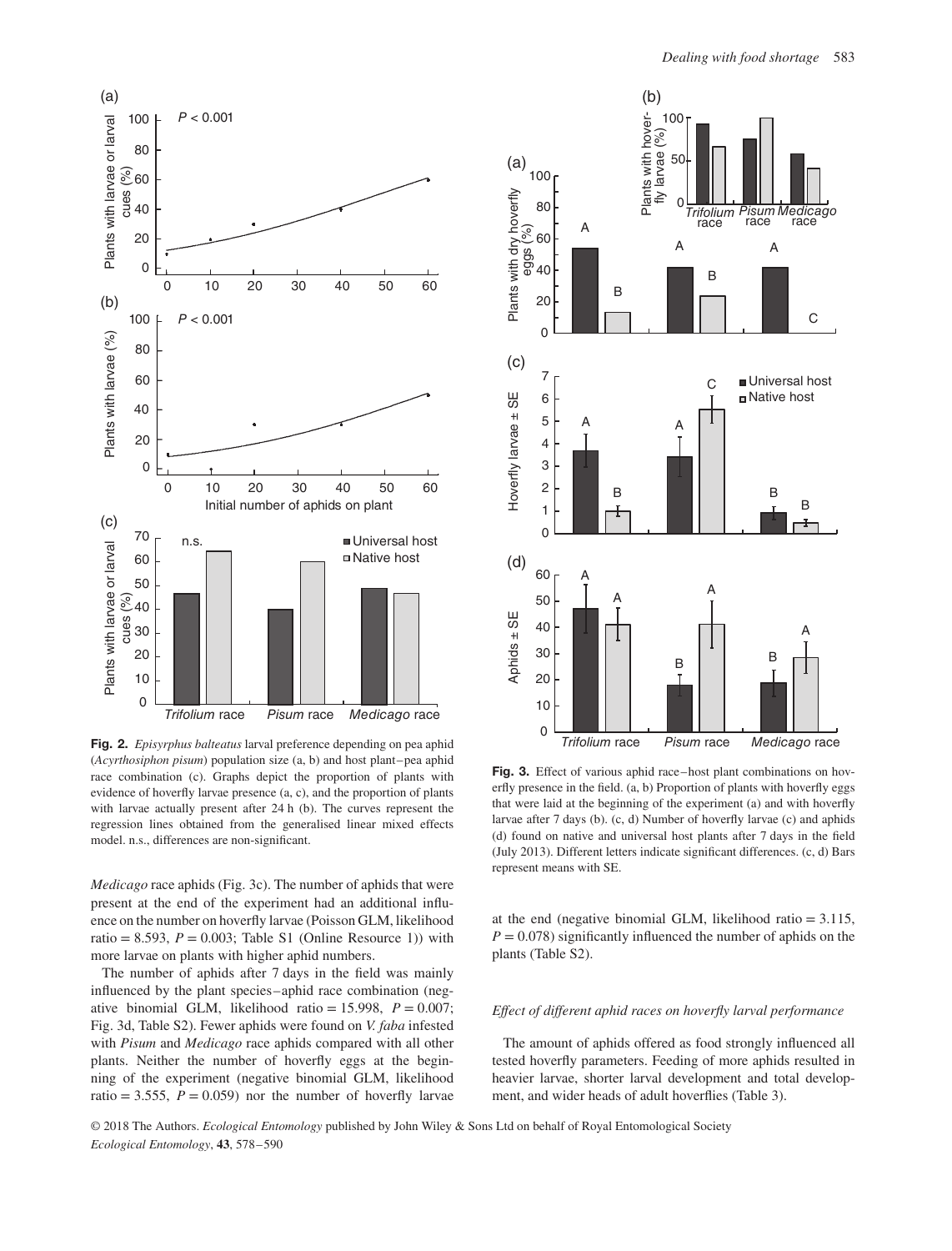**Table 3.** Influence of food amount (pea aphids), gender of hoverflies and type of food (host plant–aphid race combination) on hoverfly larval weight, larval development time, total development time, and adult head width. Data are means ± SE, and the likelihood ratio (LR) and *P*-values of linear mixed effects models are given. Different letters indicate significant differences between the treatments.

| Experiment A<br>Food amount<br>$LR = 57.773$<br>$LR = 8.711$<br>$LR = 13.875$<br>$LR = 18.870$<br>P < 0.001<br>P < 0.001<br>$P = 0.003$<br>P < 0.001<br>$15 \text{ mg day}^{-1}$<br>$22.12 \pm 0.78$<br>$10.05 \pm 0.25$<br>$17.63 \pm 0.23$<br>$4.481 \pm 0.047$<br>$40 \text{ mg day}^{-1}$<br>$34.18 \pm 1.48$<br>$9.02 \pm 0.30$<br>$16.83 \pm 0.31$<br>$4.761 \pm 0.040$<br>Hoverfly gender<br>$LR = 7.629$<br>LR < 0.001<br>$LR = 0.124$<br>$LR = 24.941$<br>$P = 0.006$<br>$P = 1.000$<br>$P = 0.724$<br>P < 0.001<br>Female<br>$26.12 \pm 1.19$<br>$17.29 \pm 0.24$<br>$9.59 \pm 0.24$<br>$4.513 \pm 0.033$<br>Male<br>$31.38 \pm 1.99$<br>$9.41 \pm 0.37$<br>$17.07 \pm 0.35$<br>$4.821 \pm 0.060$<br>Type of food<br>$LR = 5.882$<br>$LR = 1.306$<br>$LR = 0.357$<br>$LR = 5.545$<br>$P = 0.118$<br>$P = 0.728$<br>$P = 0.949$<br>$P = 0.136$<br>Pisum race from Vicia faba<br>$26.15 \pm 2.28$<br>$10.06 \pm 0.42$<br>$17.53 \pm 0.27$<br>$4.723 \pm 0.101$<br>Pisum race from Pisum sativum<br>$24.93 \pm 1.96$<br>$9.55 \pm 0.47$<br>$17.20 \pm 0.52$<br>$4.553 \pm 0.051$<br>Medicago race from V. faba<br>$9.21 \pm 0.31$<br>$17.05 \pm 0.33$<br>$30.15 \pm 2.24$<br>$4.635 \pm 0.064$<br>Medicago race from Medicago sativa<br>$30.49 \pm 1.95$<br>$9.35 \pm 0.41$<br>$17.13 \pm 0.41$<br>$4.601 \pm 0.059$<br>Interactions<br>Type of food $\times$ hoverfly gender<br>$LR = 2.241$<br>$LR = 2.964$<br>$LR = 1.591$<br>$LR = 1.524$<br>$P = 0.524$<br>$P = 0.661$<br>$P = 0.397$<br>$P = 0.677$<br>$LR = 1.507$<br>$LR = 3.167$<br>$LR = 3.847$<br>$LR = 3.124$<br>Food amount $\times$ type of food<br>$P = 0.681$<br>$P = 0.367$<br>$P = 0.279$<br>$P = 0.373$<br>Food amount $\times$ hoverfly gender<br>$LR = 0.047$<br>$LR = 0.328$<br>$LR = 0.674$<br>$LR = 0.733$<br>$P = 0.828$<br>$P = 0.567$<br>$P = 0.412$<br>$P = 0.392$<br><b>Experiment B</b><br>Food amount<br>$LR = 4.026$<br>$LR = 22.420$<br>$LR = 3.459$<br>$P = 0.045$<br>P < 0.001<br>$P = 0.063$<br>15 mg day $^{-1}$<br>$9.67 \pm 0.25$<br>$17.70 \pm 0.31$<br>$2.616 \pm 0.030$<br>$40 \text{ mg day}^{-1}$<br>$16.79 \pm 0.26$<br>$8.93 \pm 0.22$<br>$2.800 \pm 0.027$<br>Gender<br>$LR = 0.382$<br>$LR = 2.107$<br>$LR = 9.749$<br>$P = 0.147$<br>$P = 0.537$<br>$P = 0.002$<br>Female<br>$9.19 \pm 0.18$<br>$16.89 \pm 0.25$<br>$2.658 \pm 0.032$<br>Male<br>$9.4 \pm 0.32$<br>$17.17 \pm 0.35$<br>$2.795 \pm 0.032$<br>Type of food<br>$LR = 7.124$<br>$LR = 4.522$<br>$LR = 6.205$<br>$P = 0.028$<br>$P = 0.104$<br>$P = 0.045$<br>Pisum race from V. faba<br>$9.89 \pm 0.29$ A<br>$17.77 \pm 0.42$<br>Trifolium race from V. faba<br>$9.04 \pm 0.26$ <b>B</b><br>$17.07 \pm 0.34$<br>Trifolium race from T. pratense<br>$8.94 \pm 0.30$ B<br>$16.875 \pm 0.31$<br>Interactions<br>Type of food $\times$ hoverfly gender<br>$LR = 0.013$<br>$LR = 0.201$<br>$LR = 0.608$<br>$P = 0.904$<br>$P = 0.994$<br>$P = 0.738$<br>Food amount $\times$ type of food<br>$LR = 0.073$<br>$LR = 0.214$<br>$LR = 0.130$<br>$P = 0.900$<br>$P = 0.964$<br>$P = 0.937$<br>Food amount $\times$ hoverfly gender<br>$LR = 0.364$<br>$LR = 0.039$<br>$LR = 0.341$ | Larval weight (mg) | Larval development<br>time (days) | Total development<br>time (days) | Adult head<br>width (mm)   |
|-----------------------------------------------------------------------------------------------------------------------------------------------------------------------------------------------------------------------------------------------------------------------------------------------------------------------------------------------------------------------------------------------------------------------------------------------------------------------------------------------------------------------------------------------------------------------------------------------------------------------------------------------------------------------------------------------------------------------------------------------------------------------------------------------------------------------------------------------------------------------------------------------------------------------------------------------------------------------------------------------------------------------------------------------------------------------------------------------------------------------------------------------------------------------------------------------------------------------------------------------------------------------------------------------------------------------------------------------------------------------------------------------------------------------------------------------------------------------------------------------------------------------------------------------------------------------------------------------------------------------------------------------------------------------------------------------------------------------------------------------------------------------------------------------------------------------------------------------------------------------------------------------------------------------------------------------------------------------------------------------------------------------------------------------------------------------------------------------------------------------------------------------------------------------------------------------------------------------------------------------------------------------------------------------------------------------------------------------------------------------------------------------------------------------------------------------------------------------------------------------------------------------------------------------------------------------------------------------------------------------------------------------------------------------------------------------------------------------------------------------------------------------------------------------------------------------------------------------------------------------------------------------------------------------------------------------------------------------------------------------------------------------------------------------------------------------------------------------------------------------------------------------|--------------------|-----------------------------------|----------------------------------|----------------------------|
|                                                                                                                                                                                                                                                                                                                                                                                                                                                                                                                                                                                                                                                                                                                                                                                                                                                                                                                                                                                                                                                                                                                                                                                                                                                                                                                                                                                                                                                                                                                                                                                                                                                                                                                                                                                                                                                                                                                                                                                                                                                                                                                                                                                                                                                                                                                                                                                                                                                                                                                                                                                                                                                                                                                                                                                                                                                                                                                                                                                                                                                                                                                                               |                    |                                   |                                  |                            |
|                                                                                                                                                                                                                                                                                                                                                                                                                                                                                                                                                                                                                                                                                                                                                                                                                                                                                                                                                                                                                                                                                                                                                                                                                                                                                                                                                                                                                                                                                                                                                                                                                                                                                                                                                                                                                                                                                                                                                                                                                                                                                                                                                                                                                                                                                                                                                                                                                                                                                                                                                                                                                                                                                                                                                                                                                                                                                                                                                                                                                                                                                                                                               |                    |                                   |                                  |                            |
|                                                                                                                                                                                                                                                                                                                                                                                                                                                                                                                                                                                                                                                                                                                                                                                                                                                                                                                                                                                                                                                                                                                                                                                                                                                                                                                                                                                                                                                                                                                                                                                                                                                                                                                                                                                                                                                                                                                                                                                                                                                                                                                                                                                                                                                                                                                                                                                                                                                                                                                                                                                                                                                                                                                                                                                                                                                                                                                                                                                                                                                                                                                                               |                    |                                   |                                  |                            |
|                                                                                                                                                                                                                                                                                                                                                                                                                                                                                                                                                                                                                                                                                                                                                                                                                                                                                                                                                                                                                                                                                                                                                                                                                                                                                                                                                                                                                                                                                                                                                                                                                                                                                                                                                                                                                                                                                                                                                                                                                                                                                                                                                                                                                                                                                                                                                                                                                                                                                                                                                                                                                                                                                                                                                                                                                                                                                                                                                                                                                                                                                                                                               |                    |                                   |                                  |                            |
|                                                                                                                                                                                                                                                                                                                                                                                                                                                                                                                                                                                                                                                                                                                                                                                                                                                                                                                                                                                                                                                                                                                                                                                                                                                                                                                                                                                                                                                                                                                                                                                                                                                                                                                                                                                                                                                                                                                                                                                                                                                                                                                                                                                                                                                                                                                                                                                                                                                                                                                                                                                                                                                                                                                                                                                                                                                                                                                                                                                                                                                                                                                                               |                    |                                   |                                  |                            |
|                                                                                                                                                                                                                                                                                                                                                                                                                                                                                                                                                                                                                                                                                                                                                                                                                                                                                                                                                                                                                                                                                                                                                                                                                                                                                                                                                                                                                                                                                                                                                                                                                                                                                                                                                                                                                                                                                                                                                                                                                                                                                                                                                                                                                                                                                                                                                                                                                                                                                                                                                                                                                                                                                                                                                                                                                                                                                                                                                                                                                                                                                                                                               |                    |                                   |                                  |                            |
|                                                                                                                                                                                                                                                                                                                                                                                                                                                                                                                                                                                                                                                                                                                                                                                                                                                                                                                                                                                                                                                                                                                                                                                                                                                                                                                                                                                                                                                                                                                                                                                                                                                                                                                                                                                                                                                                                                                                                                                                                                                                                                                                                                                                                                                                                                                                                                                                                                                                                                                                                                                                                                                                                                                                                                                                                                                                                                                                                                                                                                                                                                                                               |                    |                                   |                                  |                            |
|                                                                                                                                                                                                                                                                                                                                                                                                                                                                                                                                                                                                                                                                                                                                                                                                                                                                                                                                                                                                                                                                                                                                                                                                                                                                                                                                                                                                                                                                                                                                                                                                                                                                                                                                                                                                                                                                                                                                                                                                                                                                                                                                                                                                                                                                                                                                                                                                                                                                                                                                                                                                                                                                                                                                                                                                                                                                                                                                                                                                                                                                                                                                               |                    |                                   |                                  |                            |
|                                                                                                                                                                                                                                                                                                                                                                                                                                                                                                                                                                                                                                                                                                                                                                                                                                                                                                                                                                                                                                                                                                                                                                                                                                                                                                                                                                                                                                                                                                                                                                                                                                                                                                                                                                                                                                                                                                                                                                                                                                                                                                                                                                                                                                                                                                                                                                                                                                                                                                                                                                                                                                                                                                                                                                                                                                                                                                                                                                                                                                                                                                                                               |                    |                                   |                                  |                            |
|                                                                                                                                                                                                                                                                                                                                                                                                                                                                                                                                                                                                                                                                                                                                                                                                                                                                                                                                                                                                                                                                                                                                                                                                                                                                                                                                                                                                                                                                                                                                                                                                                                                                                                                                                                                                                                                                                                                                                                                                                                                                                                                                                                                                                                                                                                                                                                                                                                                                                                                                                                                                                                                                                                                                                                                                                                                                                                                                                                                                                                                                                                                                               |                    |                                   |                                  |                            |
|                                                                                                                                                                                                                                                                                                                                                                                                                                                                                                                                                                                                                                                                                                                                                                                                                                                                                                                                                                                                                                                                                                                                                                                                                                                                                                                                                                                                                                                                                                                                                                                                                                                                                                                                                                                                                                                                                                                                                                                                                                                                                                                                                                                                                                                                                                                                                                                                                                                                                                                                                                                                                                                                                                                                                                                                                                                                                                                                                                                                                                                                                                                                               |                    |                                   |                                  |                            |
|                                                                                                                                                                                                                                                                                                                                                                                                                                                                                                                                                                                                                                                                                                                                                                                                                                                                                                                                                                                                                                                                                                                                                                                                                                                                                                                                                                                                                                                                                                                                                                                                                                                                                                                                                                                                                                                                                                                                                                                                                                                                                                                                                                                                                                                                                                                                                                                                                                                                                                                                                                                                                                                                                                                                                                                                                                                                                                                                                                                                                                                                                                                                               |                    |                                   |                                  |                            |
|                                                                                                                                                                                                                                                                                                                                                                                                                                                                                                                                                                                                                                                                                                                                                                                                                                                                                                                                                                                                                                                                                                                                                                                                                                                                                                                                                                                                                                                                                                                                                                                                                                                                                                                                                                                                                                                                                                                                                                                                                                                                                                                                                                                                                                                                                                                                                                                                                                                                                                                                                                                                                                                                                                                                                                                                                                                                                                                                                                                                                                                                                                                                               |                    |                                   |                                  |                            |
|                                                                                                                                                                                                                                                                                                                                                                                                                                                                                                                                                                                                                                                                                                                                                                                                                                                                                                                                                                                                                                                                                                                                                                                                                                                                                                                                                                                                                                                                                                                                                                                                                                                                                                                                                                                                                                                                                                                                                                                                                                                                                                                                                                                                                                                                                                                                                                                                                                                                                                                                                                                                                                                                                                                                                                                                                                                                                                                                                                                                                                                                                                                                               |                    |                                   |                                  |                            |
|                                                                                                                                                                                                                                                                                                                                                                                                                                                                                                                                                                                                                                                                                                                                                                                                                                                                                                                                                                                                                                                                                                                                                                                                                                                                                                                                                                                                                                                                                                                                                                                                                                                                                                                                                                                                                                                                                                                                                                                                                                                                                                                                                                                                                                                                                                                                                                                                                                                                                                                                                                                                                                                                                                                                                                                                                                                                                                                                                                                                                                                                                                                                               |                    |                                   |                                  |                            |
|                                                                                                                                                                                                                                                                                                                                                                                                                                                                                                                                                                                                                                                                                                                                                                                                                                                                                                                                                                                                                                                                                                                                                                                                                                                                                                                                                                                                                                                                                                                                                                                                                                                                                                                                                                                                                                                                                                                                                                                                                                                                                                                                                                                                                                                                                                                                                                                                                                                                                                                                                                                                                                                                                                                                                                                                                                                                                                                                                                                                                                                                                                                                               |                    |                                   |                                  |                            |
|                                                                                                                                                                                                                                                                                                                                                                                                                                                                                                                                                                                                                                                                                                                                                                                                                                                                                                                                                                                                                                                                                                                                                                                                                                                                                                                                                                                                                                                                                                                                                                                                                                                                                                                                                                                                                                                                                                                                                                                                                                                                                                                                                                                                                                                                                                                                                                                                                                                                                                                                                                                                                                                                                                                                                                                                                                                                                                                                                                                                                                                                                                                                               |                    |                                   |                                  |                            |
|                                                                                                                                                                                                                                                                                                                                                                                                                                                                                                                                                                                                                                                                                                                                                                                                                                                                                                                                                                                                                                                                                                                                                                                                                                                                                                                                                                                                                                                                                                                                                                                                                                                                                                                                                                                                                                                                                                                                                                                                                                                                                                                                                                                                                                                                                                                                                                                                                                                                                                                                                                                                                                                                                                                                                                                                                                                                                                                                                                                                                                                                                                                                               |                    |                                   |                                  |                            |
|                                                                                                                                                                                                                                                                                                                                                                                                                                                                                                                                                                                                                                                                                                                                                                                                                                                                                                                                                                                                                                                                                                                                                                                                                                                                                                                                                                                                                                                                                                                                                                                                                                                                                                                                                                                                                                                                                                                                                                                                                                                                                                                                                                                                                                                                                                                                                                                                                                                                                                                                                                                                                                                                                                                                                                                                                                                                                                                                                                                                                                                                                                                                               |                    |                                   |                                  |                            |
|                                                                                                                                                                                                                                                                                                                                                                                                                                                                                                                                                                                                                                                                                                                                                                                                                                                                                                                                                                                                                                                                                                                                                                                                                                                                                                                                                                                                                                                                                                                                                                                                                                                                                                                                                                                                                                                                                                                                                                                                                                                                                                                                                                                                                                                                                                                                                                                                                                                                                                                                                                                                                                                                                                                                                                                                                                                                                                                                                                                                                                                                                                                                               |                    |                                   |                                  |                            |
|                                                                                                                                                                                                                                                                                                                                                                                                                                                                                                                                                                                                                                                                                                                                                                                                                                                                                                                                                                                                                                                                                                                                                                                                                                                                                                                                                                                                                                                                                                                                                                                                                                                                                                                                                                                                                                                                                                                                                                                                                                                                                                                                                                                                                                                                                                                                                                                                                                                                                                                                                                                                                                                                                                                                                                                                                                                                                                                                                                                                                                                                                                                                               |                    |                                   |                                  |                            |
|                                                                                                                                                                                                                                                                                                                                                                                                                                                                                                                                                                                                                                                                                                                                                                                                                                                                                                                                                                                                                                                                                                                                                                                                                                                                                                                                                                                                                                                                                                                                                                                                                                                                                                                                                                                                                                                                                                                                                                                                                                                                                                                                                                                                                                                                                                                                                                                                                                                                                                                                                                                                                                                                                                                                                                                                                                                                                                                                                                                                                                                                                                                                               |                    |                                   |                                  |                            |
|                                                                                                                                                                                                                                                                                                                                                                                                                                                                                                                                                                                                                                                                                                                                                                                                                                                                                                                                                                                                                                                                                                                                                                                                                                                                                                                                                                                                                                                                                                                                                                                                                                                                                                                                                                                                                                                                                                                                                                                                                                                                                                                                                                                                                                                                                                                                                                                                                                                                                                                                                                                                                                                                                                                                                                                                                                                                                                                                                                                                                                                                                                                                               |                    |                                   |                                  |                            |
|                                                                                                                                                                                                                                                                                                                                                                                                                                                                                                                                                                                                                                                                                                                                                                                                                                                                                                                                                                                                                                                                                                                                                                                                                                                                                                                                                                                                                                                                                                                                                                                                                                                                                                                                                                                                                                                                                                                                                                                                                                                                                                                                                                                                                                                                                                                                                                                                                                                                                                                                                                                                                                                                                                                                                                                                                                                                                                                                                                                                                                                                                                                                               |                    |                                   |                                  |                            |
|                                                                                                                                                                                                                                                                                                                                                                                                                                                                                                                                                                                                                                                                                                                                                                                                                                                                                                                                                                                                                                                                                                                                                                                                                                                                                                                                                                                                                                                                                                                                                                                                                                                                                                                                                                                                                                                                                                                                                                                                                                                                                                                                                                                                                                                                                                                                                                                                                                                                                                                                                                                                                                                                                                                                                                                                                                                                                                                                                                                                                                                                                                                                               |                    |                                   |                                  |                            |
|                                                                                                                                                                                                                                                                                                                                                                                                                                                                                                                                                                                                                                                                                                                                                                                                                                                                                                                                                                                                                                                                                                                                                                                                                                                                                                                                                                                                                                                                                                                                                                                                                                                                                                                                                                                                                                                                                                                                                                                                                                                                                                                                                                                                                                                                                                                                                                                                                                                                                                                                                                                                                                                                                                                                                                                                                                                                                                                                                                                                                                                                                                                                               |                    |                                   |                                  |                            |
|                                                                                                                                                                                                                                                                                                                                                                                                                                                                                                                                                                                                                                                                                                                                                                                                                                                                                                                                                                                                                                                                                                                                                                                                                                                                                                                                                                                                                                                                                                                                                                                                                                                                                                                                                                                                                                                                                                                                                                                                                                                                                                                                                                                                                                                                                                                                                                                                                                                                                                                                                                                                                                                                                                                                                                                                                                                                                                                                                                                                                                                                                                                                               |                    |                                   |                                  |                            |
|                                                                                                                                                                                                                                                                                                                                                                                                                                                                                                                                                                                                                                                                                                                                                                                                                                                                                                                                                                                                                                                                                                                                                                                                                                                                                                                                                                                                                                                                                                                                                                                                                                                                                                                                                                                                                                                                                                                                                                                                                                                                                                                                                                                                                                                                                                                                                                                                                                                                                                                                                                                                                                                                                                                                                                                                                                                                                                                                                                                                                                                                                                                                               |                    |                                   |                                  |                            |
|                                                                                                                                                                                                                                                                                                                                                                                                                                                                                                                                                                                                                                                                                                                                                                                                                                                                                                                                                                                                                                                                                                                                                                                                                                                                                                                                                                                                                                                                                                                                                                                                                                                                                                                                                                                                                                                                                                                                                                                                                                                                                                                                                                                                                                                                                                                                                                                                                                                                                                                                                                                                                                                                                                                                                                                                                                                                                                                                                                                                                                                                                                                                               |                    |                                   |                                  |                            |
|                                                                                                                                                                                                                                                                                                                                                                                                                                                                                                                                                                                                                                                                                                                                                                                                                                                                                                                                                                                                                                                                                                                                                                                                                                                                                                                                                                                                                                                                                                                                                                                                                                                                                                                                                                                                                                                                                                                                                                                                                                                                                                                                                                                                                                                                                                                                                                                                                                                                                                                                                                                                                                                                                                                                                                                                                                                                                                                                                                                                                                                                                                                                               |                    |                                   |                                  |                            |
|                                                                                                                                                                                                                                                                                                                                                                                                                                                                                                                                                                                                                                                                                                                                                                                                                                                                                                                                                                                                                                                                                                                                                                                                                                                                                                                                                                                                                                                                                                                                                                                                                                                                                                                                                                                                                                                                                                                                                                                                                                                                                                                                                                                                                                                                                                                                                                                                                                                                                                                                                                                                                                                                                                                                                                                                                                                                                                                                                                                                                                                                                                                                               |                    |                                   |                                  |                            |
|                                                                                                                                                                                                                                                                                                                                                                                                                                                                                                                                                                                                                                                                                                                                                                                                                                                                                                                                                                                                                                                                                                                                                                                                                                                                                                                                                                                                                                                                                                                                                                                                                                                                                                                                                                                                                                                                                                                                                                                                                                                                                                                                                                                                                                                                                                                                                                                                                                                                                                                                                                                                                                                                                                                                                                                                                                                                                                                                                                                                                                                                                                                                               |                    |                                   |                                  | $2.623 \pm 0.043$ A        |
|                                                                                                                                                                                                                                                                                                                                                                                                                                                                                                                                                                                                                                                                                                                                                                                                                                                                                                                                                                                                                                                                                                                                                                                                                                                                                                                                                                                                                                                                                                                                                                                                                                                                                                                                                                                                                                                                                                                                                                                                                                                                                                                                                                                                                                                                                                                                                                                                                                                                                                                                                                                                                                                                                                                                                                                                                                                                                                                                                                                                                                                                                                                                               |                    |                                   |                                  | $2.744 \pm 0.031$ <b>B</b> |
|                                                                                                                                                                                                                                                                                                                                                                                                                                                                                                                                                                                                                                                                                                                                                                                                                                                                                                                                                                                                                                                                                                                                                                                                                                                                                                                                                                                                                                                                                                                                                                                                                                                                                                                                                                                                                                                                                                                                                                                                                                                                                                                                                                                                                                                                                                                                                                                                                                                                                                                                                                                                                                                                                                                                                                                                                                                                                                                                                                                                                                                                                                                                               |                    |                                   |                                  | $2.767 \pm 0.036$ B        |
|                                                                                                                                                                                                                                                                                                                                                                                                                                                                                                                                                                                                                                                                                                                                                                                                                                                                                                                                                                                                                                                                                                                                                                                                                                                                                                                                                                                                                                                                                                                                                                                                                                                                                                                                                                                                                                                                                                                                                                                                                                                                                                                                                                                                                                                                                                                                                                                                                                                                                                                                                                                                                                                                                                                                                                                                                                                                                                                                                                                                                                                                                                                                               |                    |                                   |                                  |                            |
|                                                                                                                                                                                                                                                                                                                                                                                                                                                                                                                                                                                                                                                                                                                                                                                                                                                                                                                                                                                                                                                                                                                                                                                                                                                                                                                                                                                                                                                                                                                                                                                                                                                                                                                                                                                                                                                                                                                                                                                                                                                                                                                                                                                                                                                                                                                                                                                                                                                                                                                                                                                                                                                                                                                                                                                                                                                                                                                                                                                                                                                                                                                                               |                    |                                   |                                  |                            |
|                                                                                                                                                                                                                                                                                                                                                                                                                                                                                                                                                                                                                                                                                                                                                                                                                                                                                                                                                                                                                                                                                                                                                                                                                                                                                                                                                                                                                                                                                                                                                                                                                                                                                                                                                                                                                                                                                                                                                                                                                                                                                                                                                                                                                                                                                                                                                                                                                                                                                                                                                                                                                                                                                                                                                                                                                                                                                                                                                                                                                                                                                                                                               |                    |                                   |                                  |                            |
|                                                                                                                                                                                                                                                                                                                                                                                                                                                                                                                                                                                                                                                                                                                                                                                                                                                                                                                                                                                                                                                                                                                                                                                                                                                                                                                                                                                                                                                                                                                                                                                                                                                                                                                                                                                                                                                                                                                                                                                                                                                                                                                                                                                                                                                                                                                                                                                                                                                                                                                                                                                                                                                                                                                                                                                                                                                                                                                                                                                                                                                                                                                                               |                    |                                   |                                  |                            |
|                                                                                                                                                                                                                                                                                                                                                                                                                                                                                                                                                                                                                                                                                                                                                                                                                                                                                                                                                                                                                                                                                                                                                                                                                                                                                                                                                                                                                                                                                                                                                                                                                                                                                                                                                                                                                                                                                                                                                                                                                                                                                                                                                                                                                                                                                                                                                                                                                                                                                                                                                                                                                                                                                                                                                                                                                                                                                                                                                                                                                                                                                                                                               |                    |                                   |                                  |                            |
|                                                                                                                                                                                                                                                                                                                                                                                                                                                                                                                                                                                                                                                                                                                                                                                                                                                                                                                                                                                                                                                                                                                                                                                                                                                                                                                                                                                                                                                                                                                                                                                                                                                                                                                                                                                                                                                                                                                                                                                                                                                                                                                                                                                                                                                                                                                                                                                                                                                                                                                                                                                                                                                                                                                                                                                                                                                                                                                                                                                                                                                                                                                                               |                    |                                   |                                  |                            |
|                                                                                                                                                                                                                                                                                                                                                                                                                                                                                                                                                                                                                                                                                                                                                                                                                                                                                                                                                                                                                                                                                                                                                                                                                                                                                                                                                                                                                                                                                                                                                                                                                                                                                                                                                                                                                                                                                                                                                                                                                                                                                                                                                                                                                                                                                                                                                                                                                                                                                                                                                                                                                                                                                                                                                                                                                                                                                                                                                                                                                                                                                                                                               |                    | $P = 0.546$                       | $P = 0.844$                      | $P = 0.559$                |

Bold text indicates significant differences (*P<*0.05).

Whilst males and females differed in size (as larvae and as adults), with males being the bigger individuals, they needed similar times for their development (Table 3).

The influence of the kind of aphid food (host plant–aphid race combination) was different for the two experimental parts. It did not have an influence on any of the measured parameters (larval weight, larval and total development time, head width) in Experiment A (*Pisum* race and *Medicago* race from native and universal hosts), while it influenced larval development time and adult head width in Experiment B (*Pisum* race from universal host, *Trifolium* race from native and universal host; Table 2). Larvae fed with *Trifolium* race aphids had a shorter development time than those fed with *Pisum* race aphids. The resulting adult hoverflies also had wider heads when fed with *Trifolium* race aphids (Table 3).

The survival of hoverfly larvae was not influenced by either the amount or the kind of food (host plant–aphid race combination) offered (Experiment A – *Medicago* and *Pisum* race: kind of food, likelihood ratio = 5.159,  $P = 0.161$ ; amount of food, likelihood ratio =  $0.352$ ,  $P = 0.553$ ; interaction, likelihood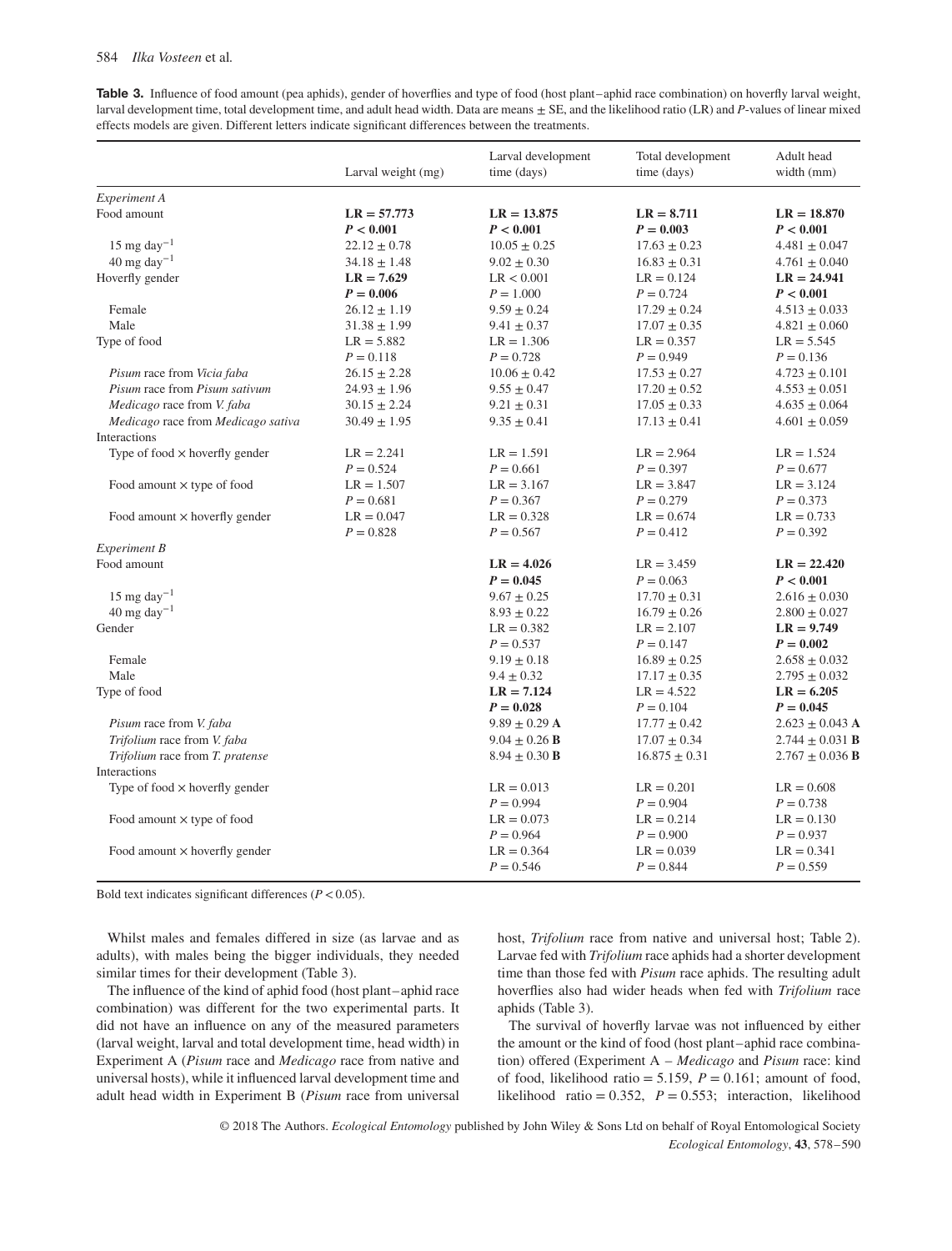

**Fig. 4.** Kaplan–Meier survival curves of hoverfly larvae fed with different amounts and types of aphids. (a, b) Larvae were fed with different amounts of *Medicago* and *Pisum* race aphids reared on their native and universal host plants (a) or different amounts of *Trifolium* race aphids reared on their native and universal hosts and with *Pisum* race aphids reared on the universal host (b). Dark colours, survival curves of hoverfly larvae fed with aphids originating from the universal host *Vicia faba*; grey colours, survival curves of hoverfly larvae fed with aphids reared on their native host plants. n.s., differences are non-significant.

ratio = 4.070, *P* = 0.254; Experiment B – *Trifolium* and *Pisum* race: kind of food, likelihood ratio =  $4.965$ ,  $P = 0.084$ ; amount of food, likelihood ratio =  $0.811$ ,  $P = 0.368$ ; interaction, likelihood ratio =  $0.667$ ,  $P = 0.716$ ; Fig. 4).

#### *Effect of non-prey food on hoverfly larval performance*

To test if hoverfly larvae are able to survive and develop on non-prey diets, larvae that had been fed with aphids for 3 days were kept without food, with no-prey diet (honey, pollen, honey and pollen) or were fed with an excess of pea aphids. Survival differed significantly between the different diets (likelihood ratio = 37.690, *P <* 0.001; Fig. 5a). Non-fed larvae died after 3–5 days without food, while larvae that were kept on a non-prey diet survived up to 17 days without aphids, but were not able to pupate. Survival did not differ between the different types of non-prey food and was not significantly increased if larvae were switched back to an aphid diet on day 9 due to a high mortality in the pupal stage. Hoverflies that were fed with aphids continuously had a high survival (nine out of 10 larvae survived) and pupated when they were 7–9 days old.

Three days after the first diet change (to non-prey diet or water), the weight of hoverfly larvae that were fed with non-prey diet was not significantly different from that of non-fed larvae, but much lower than the weight of aphid-fed larvae  $(F_{4, 69} = 406.000, P < 0.001$ ; Fig. 5b). The weight of larvae that were kept on non-prey diet and survived for at least 12 days differed from that of larvae that were supplied again with aphids after day 9 (likelihood ratio =  $25.092$ ,  $P < 0.001$ ) and changed over time (likelihood ratio  $= 44.521, P < 0.001;$ Fig. 5c). Weight development over time depended significantly on food type, because only those larvae that were switched back to an aphid diet could gain weight (likelihood ratio = 97.751, *P <* 0.001). Weight of hoverfly larvae that were kept on non-prey food without additional aphids did not change over time and did not differ between the different non-prey food types (honey, pollen, honey + pollen). After switching back to aphid prey, larvae rapidly gained weight and at the age of 12 days they were significantly heavier than larvae that were kept on non-prey food throughout the experiment.

There is a strong tendency for pupation rate to be reduced when larvae have to overcome some time without aphid prey  $(\chi^2 = 7.766, P = 0.051;$  Fig. 5d). About 40% of the larvae that were switched back to an aphid diet were able to pupate, independent of the type of former non-prey diet, while 90% of larvae that were continuously fed with aphids pupated. Pupal weight was significantly influenced by the food type  $(F_{3, 17} = 4.519, P = 0.017;$  Fig. 5e). Pupae of larvae that were fed with aphids throughout the experiment were significantly heavier than those of larvae fed with honey in the second phase of the experiment and with aphids in the third phase. Larvae with pollen in their diet developed into medium-weight pupae. Of the 13 pupae originating from hoverfly larvae fed with non-prey food (and aphids in the third phase of the experiment), only one (fed with honey and pollen/aphids) hatched, while all pupae arising from larvae fed solely with aphids developed into adult hoverflies.

## **Discussion**

It is generally assumed that hoverfly larvae are sedentary and, therefore, that hoverfly oviposition choice determines the fate of the developing larvae (e.g. Sadeghi & Gilbert, 2000; Almohamad *et al.,* 2009). Oviposition choice was detected in adult hoverflies: they prefer certain aphid species and host races and distinguish between aphids feeding on different plant species. It was shown that they generally prefer aphids that result in a high performance of their offspring and plants where aphids have a high reproductive rate (Almohamad *et al.,* 2007, 2009; Vosteen *et al.,* 2016a,b). However, there are also clear hints from the literature that hoverfly larvae move between aphid colonies. Banks (1968) found several hoverfly larvae in field experiments that must have moved to experimental aphid colonies. Similarly, Kan (1988a,b) observed older hoverfly larvae that moved between aphid colonies in the field, and Chandler (1969) reported that even 'unfed first instar larvae were able to travel considerable distances, certainly well in excess of 1 m'. We found that *E. balteatus* larvae do not leave a plant as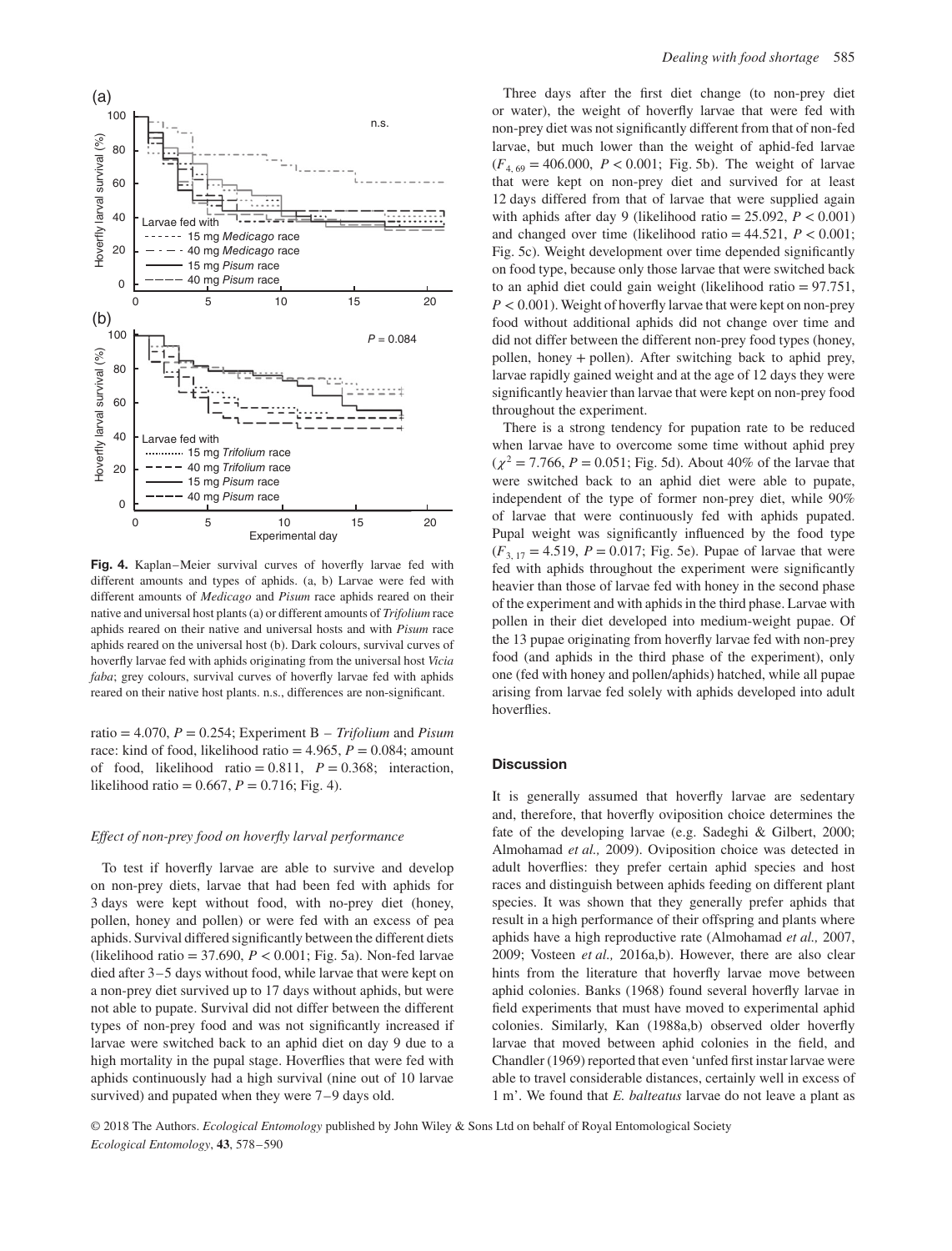

Fig. 5. Survival and performance of hoverfly larvae fed with prey and non-prey food (honey, pollen, honey + pollen). (a) Kaplan–Meier survival curves of hoverflies fed with different types of food; (b) weight of hoverfly larvae after 6 days; (c) weight development of hoverfly larvae fed with non-prey food; (d) pupation rate of hoverfly larvae; (e) weight of hoverfly pupae. Different letters show significant differences among diet treatments obtained by factor-level reductions or Tukey's *post hoc* test. n.s., differences are non-significant. The grey arrow (a) points towards the day when larvae were switched from aphid feeding (first phase of experiment) to different food types (second phase). The black arrow (a, c) indicates the day when half of the larvae were switched from non-prey food (second phase of experiment) to aphid prey (third phase of experiment).

long as there are aphids available as food. However, when most aphids on a plant are consumed, larvae leave the plant to search for additional food to complete their development (Vosteen *et al.,* 2016a,b). Arrival of migrating larvae was observed in our field experiment, where we discovered new hoverfly larvae in aphid colonies. More than half of the observed hoverfly larvae must have moved to the experimental plants because the number of dried-out hoverfly eggs (equivalent to the maximum number of larvae that could have hatched on the plant) was often much lower than the number of larvae actually present. Most likely, the number of dispersing larvae was even higher, as some young larvae on the plant may have been killed by intraguild predators. Most hoverfly larvae were found on those host plant–aphid race combinations where the aphids have high reproductive rates, such as *V. faba* infested with *Trifolium* or *Pisum* race aphids and *P. sativum* infested with *Pisum* race aphids, but differences between host plants seemed to be less important (Vosteen *et al.,* 2016a). But how do hoverfly larvae find aphid colonies?

We showed that the probability that a dispersing *E. balteatus* larva will visit a certain plant increases with increasing aphid number. As it is known that hoverfly larvae intensify their search activity in areas where honeydew is present (Leroy *et al.,* 2014),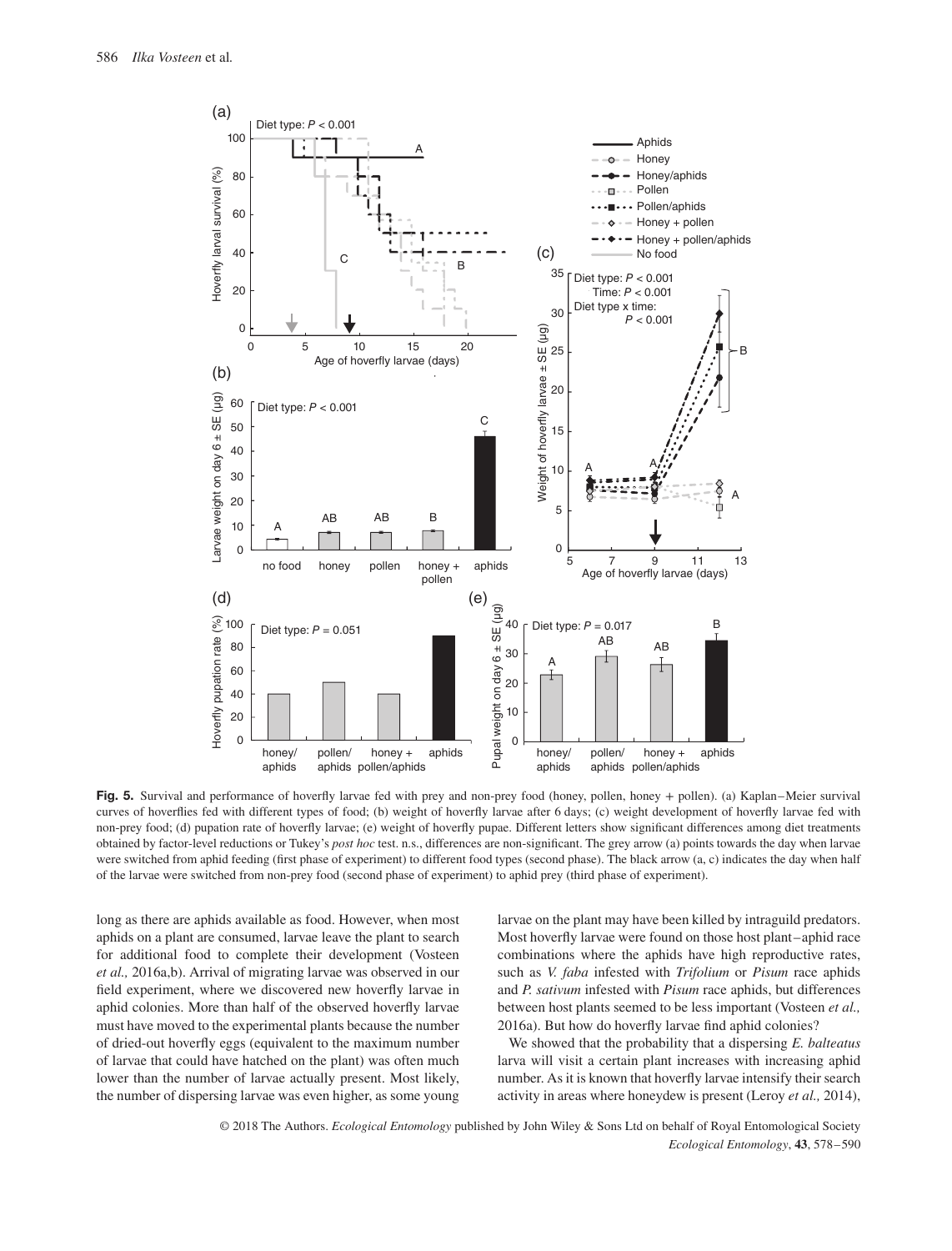high amounts of honeydew that accumulate on aphid-infested plants and in the vicinity might be an important search cue for *E. balteatus* larvae. Larger aphid colonies produce more honeydew, which increases the probability that larvae will climb plants that contain high numbers of aphids. Once a hoverfly larva has encountered an aphid, it will increase its turning rate and search the surrounding area more thoroughly (Chandler, 1969). This would again increase the probability of encountering more aphids in large colonies and explains why more hoverfly larvae were observed to remain in larger colonies.

As already pointed out, honeydew is a likely cue that informs hoverfly larvae that they are close to an aphid colony. However, it is not known if larvae are able to perceive aphid colonies over greater distances. Honeydew and aphid volatiles can only be perceived over a few centimetres and *E. balteatus* larvae are not attracted by volatiles from pea aphid–*V. faba* complexes (Bargen *et al.,* 1998). This suggests that hoverfly larvae do not perceive aphid colonies over larger distances and that they randomly search the vegetation canopy until they encounter honeydew or aphids. During the local search on an aphid-infested plant, they may mark the areas they have already searched to avoid examining them again, as it is the case for ladybird larvae (Meisner & Ives, 2013). In close vicinity to an aphid colony under attack, they may be attracted by the aphid alarm pheromone  $(E)$ - $\beta$ -farnesene (Vosteen *et al.*, 2016c).

During their search for aphid colonies, larvae might encounter various aphid–plant species combinations. However, not all aphid colonies might offer suitable prey. Hoverfly performance can depend on the aphid species the hoverfly larvae are feeding on, especially as some aphid species were reported to be toxic for hoverfly larvae (e.g. Ruzika, 1975; Sadeghi & Gilbert, 2000; Almohamad *et al.,* 2007). The suitability of aphids for larval development may also depend on which plant species or cultivar they were feeding on (Giles *et al.,* 2000; Almohamad *et al.,* 2007; e.g.; Vanhaelen *et al.,* 2002; Kos *et al.,* 2011). For example, the mortality of hoverfly larvae fed with the specialist cabbage aphid *Brevicoryne brassicae* increased drastically when aphids had been reared on a glucosinolate-rich host plant as compared with hosts that contain fewer glucosinolates (Vanhaelen *et al.,* 2002; Chaplin-Kramer *et al.,* 2011). Pea aphids reared on *M. sativa* were shown to have a higher caloric content than pea aphids reared on *V. faba*, which results in better survival and faster development of lacewings and ladybirds (Giles *et al.,* 2000, 2001, 2002). However, our experiments showed that aphids of all three pea aphid host races tested allow successful development of *E. balteatus* larvae, and that survival was not influenced by the host plant species the aphid was feeding on. This fits well with our observations that dispersing *E. balteatus* larvae did not prefer any single host plant–aphid race combination in the laboratory experiment and that larvae were found on all combinations in the field experiment.

Assuming that *E. balteatus* larvae forage for aphids randomly within the vegetation canopy, it may take them several days to find another aphid colony. The ability of hoverfly larvae to survive starvation periods increases with larval age: 3-day-old *E. balteatus* are able to survive 3 days of starvation, while 7-day-old larvae survive 6 days without food at 19–21 ∘C (Rojo *et al.,* 1996). The use of alternative food sources could further prolong survival while searching for aphids. We showed that compared with starvation, feeding on a non-prey diet significantly prolonged the survival of *E. balteatus* larvae, but that they were not able to gain weight or pupate on such diets. Similar effects of a non-prey diet were observed for ladybird and lacewing development. These larvae survived well on non-prey diets, but development was prolonged or not completed (Limburg & Rosenheim, 2001; Berkvens *et al.,* 2008; Meissle *et al.,* 2014). Interestingly, *E. balteatus* larval weight and survival did not differ between the different types of non-prey diet (honey, pollen, honey + pollen), indicating that none of the non-prey diets, whether protein-rich, sugar-rich or containing ample protein and sugar, was more suitable for larval survival than any of the others. After 6 days on a non-prey diet, half of the larvae were fed with aphids again. These larvae rapidly gained weight and 3 days later weighed three to four times more than those larvae left on non-prey diets. Larvae that experienced an interim period of non-prey food weighed about 50% less and had a lower pupation rate (43%) than larvae that had been fed continuously with aphids (90% pupation rate) even though both food treatments resulted in a similar time of aphid feeding. Similarly, pupae of larvae that had been kept on non-prey diets for 6 days were lighter than pupae of larvae that were fed with aphid continuously, even though this difference was only significant for one diet type and only one hoverfly hatched from a pupa of the non-prey diet cohort. That food shortage drastically reduces larval and pupal survival as well as pupal weight of different hoverfly species was also shown in studies where hoverfly larvae were continuously fed with limited numbers of aphids (Barlow, 1979; Cornelius & Barlow, 1980; Rojo *et al.,* 1996). Interestingly, development times of *Syrphus (Eupeodes) corollae* larvae only increased slightly during food shortage, and larvae pupated after they had consumed half of the energy amount that was consumed by larvae on a non-limited diet, even though pupal weight was decreased by two-thirds and none of the pupae survived (Cornelius & Barlow, 1980). Contrary to these studies, larvae in our experiment were fed with plenty of aphid prey during the feeding phases, but were forced to feed on non-prey food for a period of 6 days during their development. Even though larvae that had to survive on non-prey food were provided with a similar amount of aphids to those that were continuously fed with aphids, they were much lighter as pupae and had lower survival rates, indicating that an interim period on non-prey food decreases the assimilation efficiency of *E. balteatus* larvae.

Our results indicate that, even though feeding on non-prey diets for several days strongly increases larval survival, it has lasting negative effects on *E. balteatus* development. However, these negative effects probably depend on the duration of feeding on non-prey diets and might be lower if larvae are able to consume some insect prey while they search for aphid colonies. Larvae of different aphidophagous hoverflies were found to prey to some extent on other soft-bodied prey as well, such as thrips, whiteflies, mealybugs and springtails (Rojo *et al.,* 2003; Gomez-Polo *et al.,* 2015). Studies on intraguild predation further show that hoverfly larvae are able to consume other non-aphid prey if these insects are small enough to be caught (Hindayana, 2001; Fréchette *et al.,* 2007). Thus, it is likely that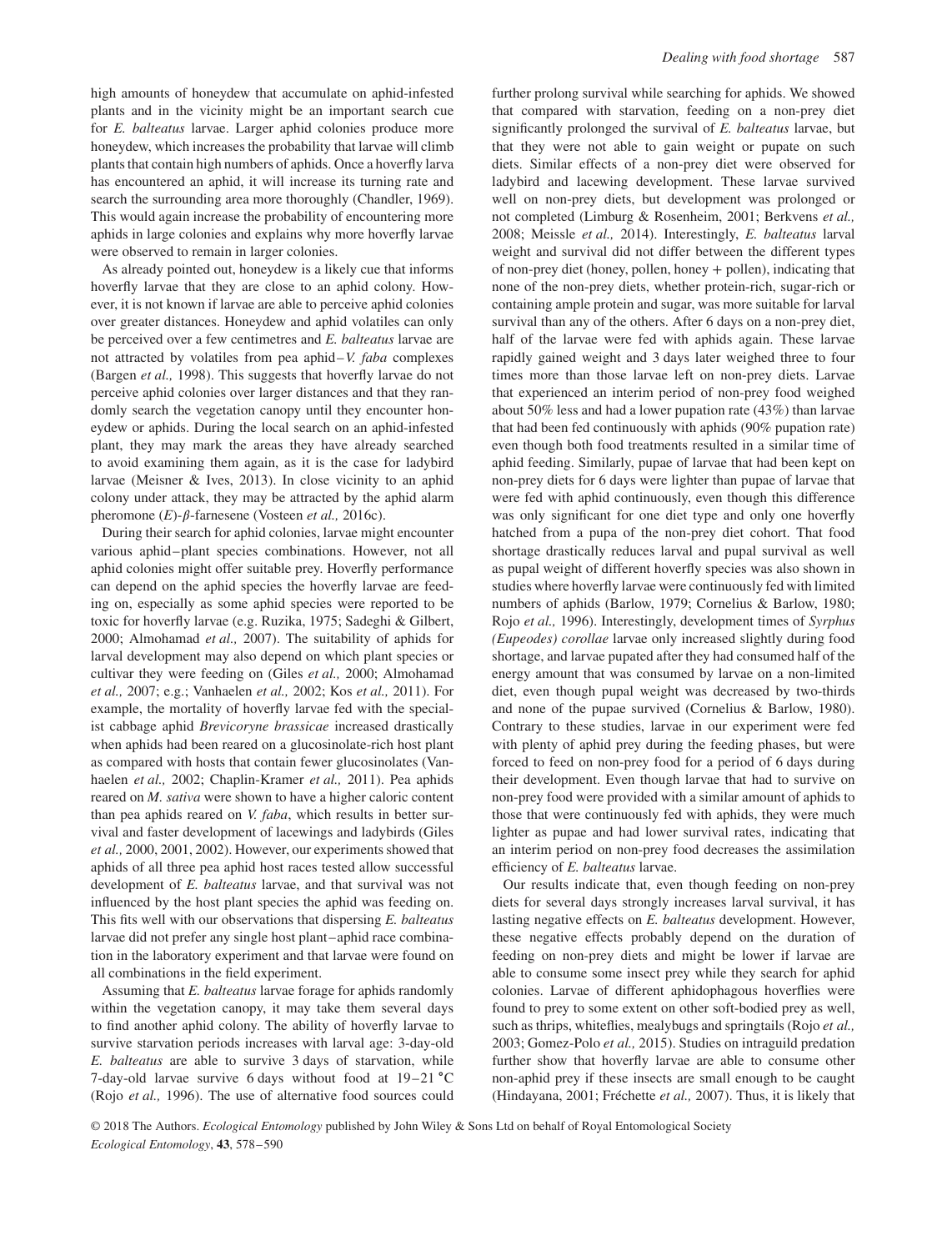hoverfly larvae would prey mostly on small insects that they encounter during their search for aphids and might only consume non-prey food to avoid starvation.

In Europe *E. balteatus* is the most abundant aphid predator in many crop species (e.g. Cowgill *et al.,* 1993; Miñarro *et al.,* 2005; Pineda & Marcos-García, 2008a) and is commercially available for releases in horticulture. While most work has focused on optimising conditions for adult hoverflies (e.g. Cowgill *et al.,* 1993; Pineda & Marcos-García, 2008b; van Rijn *et al.,* 2006), our work suggests that there may be some potential to increase larval survival in agricultural crops. Provision of non-pest prey to hoverfly larvae may help to build up hoverfly populations in crops for preventive biocontrol efforts, if ambient infestation levels are too low to allow larval survival. Similarly, in curative biocontrol, provision of non-pest prey may increase the survival of highly voracious late-instar larvae during dispersal to new aphid colonies after the first aphid colony has been depleted. In horticulture, biocontrol of aphids with *E. balteatus* can be hampered by the high dispersal capacity of adult females, which often leave the greenhouse before they start ovipositing (Pineda & Marcos-García, 2008b). Thus, it may be more feasible to release eggs (Leroy *et al.,* 2010) on equally spaced aphid-infested plants and let the highly mobile larvae disperse to adjacent aphid-infested plants.

Our study shows that the fate of *E. balteatus* larvae does not depend purely on the oviposition choice of female hoverflies, but that larvae actively forage for aphid colonies and can survive several days on non-prey food. Future work should focus on identifying the cues used during foraging and determining whether hoverfly larvae are able to survive and develop on non-aphid prey. From an applied perspective, it is important, to test whether the provision of non-pest prey increases biocontrol of aphids in agricultural fields and greenhouses.

# **Conclusion**

One aphid colony is often not sufficient to enable complete hoverfly larval development and so older hoverfly larvae sometimes migrate in search of other aphid colonies. We showed that larvae of *E. balteatus* accumulate in large aphid colonies, probably because these are easier to detect and the act of encountering aphids or honeydew stimulates larvae to stay on heavily infested plants. Hoverfly larvae are probably not able to use long-range cues to detect an aphid colony over larger distances, but instead search the vegetation canopy randomly until they encounter honeydew. Feeding on non-prey food increases the survival of *E. balteatus* larvae and thus the chances of encountering another aphid colony on which they can complete their development.

## **Acknowledgements**

We thank Lindsey Roark, Kristina Schädel, and Pascal Scherreiks for helping with the experiments; Tamara Krügel, Andreas Weber, and Elke Goschala for plant cultivation; Jean-Christophe Simon for providing the aphid clones; the Max-Planck Society for funding; and two anonymous reviewers for their helpful comments. The authors declare no conflict of interest.

IV and GK conceived and designed the experiments; IV performed the experiments, IV and GK analysed the data; IV, JG, and GK wrote the manuscript.

## **Supporting Information**

Additional supporting information may be found online in the Supporting Information section at the end of the article.

**Table S1.** Statistical values for the analysis of hoverfly larval number after 7 days in the field: GLM with Poisson error structure. Fixed effects: *Trifolium*, *Pisum* and *Medicago* race aphids on their native and universal host plants (aphid race–plant species combination), number of hoverfly eggs that were laid at the beginning of the experiment, and aphid number after 7 days in the field.

**Table S2.** Statistical values for the analysis of aphid number after 7 days in the field: GLM with negative binomial error structure. Fixed effects: *Trifolium*, *Pisum*, and *Medicago* race aphids on their native and universal host plants (aphid race–plant species combination), number of hoverfly eggs that were laid at the beginning of the experiment, and number of hoverfly larvae after 7 days in the field.

### **References**

- Almohamad, R., Verheggen, F.J., Francis, F. & Haubruge, E. (2007) Predatory hoverflies select their oviposition site according to aphid host plant and aphid species. *Entomologia Experimentalis et Applicata*, **125**, 13–21.
- Almohamad, R., Verheggen, F.J. & Haubruge, E. (2009) Searching and oviposition behavior of aphidophagous hoverflies (Diptera: Syrphidae): a review. *Biotechnologie Agronomie Societe et Environnement*, **13**, 467–481.
- Banks, C.J. (1968) Effects of insect predators on small populations of *Aphis fabae* in the field. *Entomologia Experimentalis et Applicata*, **11**, 169–176.
- Bargen, H., Saudhof, K. & Poehling, H.M. (1998) Prey finding by larvae and adult females of *Episyrphus balteatus*. *Entomologia Experimentalis et Applicata*, **87**, 245–254.
- Barlow, C.A. (1979) Energy-utilization by larvae of a flower fly, *Syrphus corollae* (Diptera, Syrphidae). *Canadian Entomologist*, **111**, 897–904.
- Bates, D., Maechler, M., Bolker, B. & Walker, S. (2014) *lme4: Linear Mixed-Effects Models Using Eigen and S4*. R package version 1.0-7.
- Becher, P.G. & Guerin, P.M. (2009) Oriented responses of grapevine moth larvae *Lobesia botrana* to volatiles from host plants and an artificial diet on a locomotion compensator. *Journal of Insect Physiology*, **55**, 384–393.
- Berdegué, M., Reitz, S.R. & Trumble, J.T. (1998) Host plant selection and development in *Spodoptera exigua*: do mother and offspring know best? *Entomologia Experimentalis et Applicata*, **89**, 57–64.
- Berkvens, N., Bonte, J., Berkvens, D., Deforce, K., Tirry, L. & De Clercq, P. (2008) Pollen as an alternative food for *Harmonia axyridis*. *BioControl*, **53**, 201–210.
- Bernays, E.A. & Chapman, R.F. (1994) *Host-Plant Selection by Phytophagous Insects*. Chapman & Hall, New York, New York.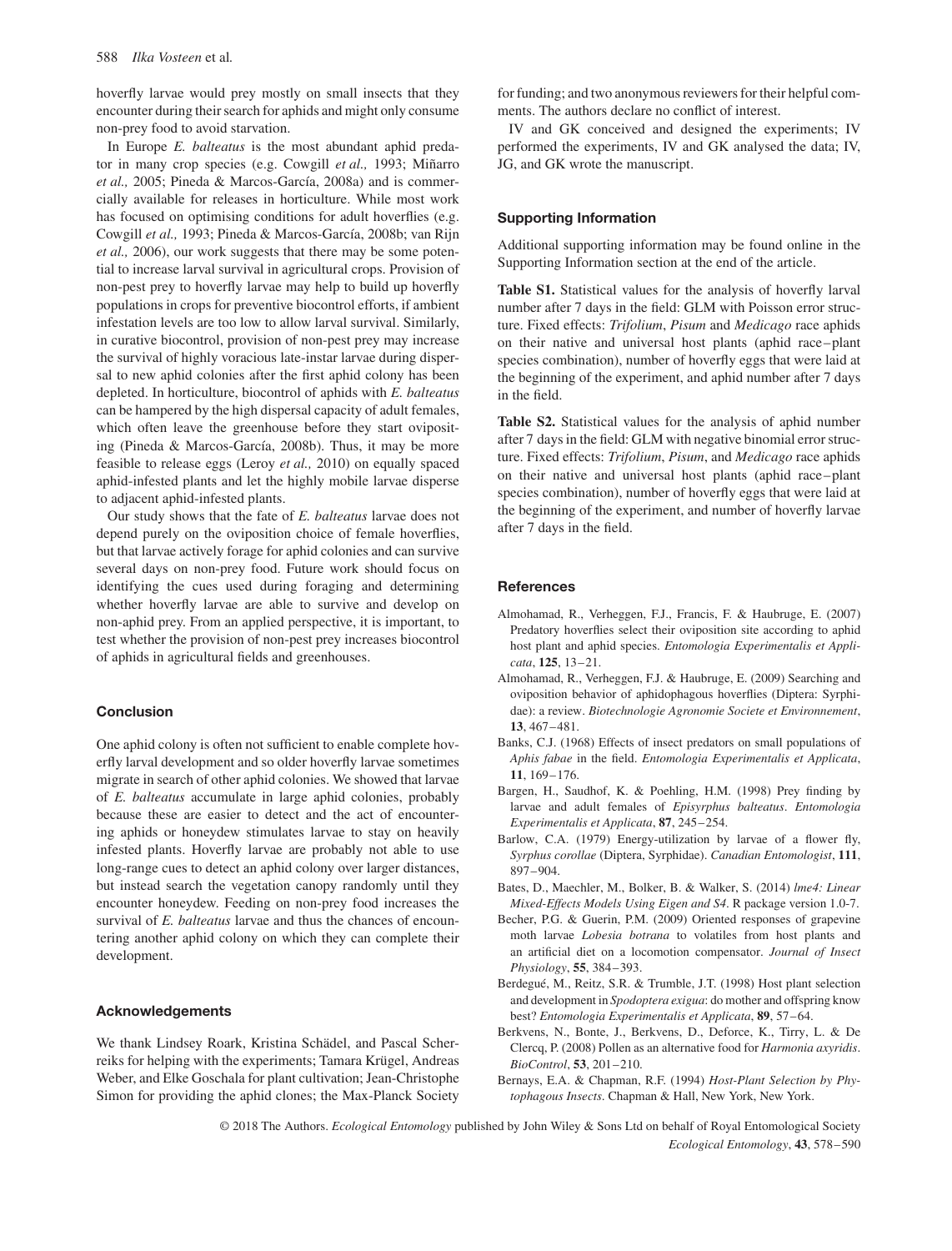- Branco, M., Franco, J., Dunkelblum, E., Assael, F., Protasov, A., Ofer, D. *et al.* (2006) A common mode of attraction of larvae and adults of insect predators to the sex pheromone of their prey (Hemiptera: Matsucoccidae). *Bulletin of Entomological Research*, **96**, 179–185.
- Castrejon, F., Virgen, A. & Rojas, J.C. (2006) Influence of chemical cues from host plants on the behavior of neonate *Estigmene acrea* larvae (Lepidoptera: Arctiidae). *Environmental Entomology*, **35**, 700–707.
- Chandler, A. (1969) Locomotory behaviour of first instar larvae of aphidophagous Syrphidae (Diptera) after contact with aphids. *Animal Behaviour*, **17**, 673–678.
- Chaplin-Kramer, R., Kliebenstein, D.J., Chiem, A., Morrill, E., Mills, N.J. & Kremen, C. (2011) Chemically mediated tritrophic interactions: opposing effects of glucosinolates on a specialist herbivore and its predators. *Journal of Applied Ecology*, **48**, 880–887.
- Chew, F.S. (1977) Coevolution of pierid butterflies and their cruciferous foodplants. II. The distribution of eggs on potential foodplants. *Evolution*, **31**, 568–579.
- Core Team (2014) *R: A Language and Environment for Statistical Computing R Foundation for Statistical Computing*. Vienna, Austria.
- Cornelius, M. & Barlow, C. (1980) Effect of aphid consumption by larvae on development and reproductive efficiency of a flower fly, *Syrphus corollae* (Diptera: Syrphidae). *The Canadian Entomologist*, **112**, 989–992.
- Cowgill, S., Wratten, S. & Sotherton, N. (1993) The effect of weeds on the numbers of hoverfly (Diptera: Syrphidae) adults and the distribution and composition of their eggs in winter wheat. *Annals of Applied Biology*, **123**, 499–515.

Crawley, M.J. (2013) *The R book*. John Wiley & Sons, Chichester, U.K.

- Dickens, J.C. (2002) Behavioural responses of larvae of Colorado potato beetle, *Leptinotarsa decemlineata* (Coleoptera: Chrysomelidae), to host plant volatile blends attractive to adults. *Agricultural and Forest Entomology*, **4**, 309–314.
- Doak, P. (2000) Population consequences of restricted dispersal for an insect herbivore in a subdivided habitat. *Ecology*, **81**, 1828–1841.
- Ferrari, J., Godfray, H.C.J., Faulconbridge, A.S., Prior, K. & Via, S. (2006) Population differentiation and genetic variation in host choice among pea aphids from eight host plant genera. *Evolution*, **60**, 1574–1584.
- Ferrari, J., Via, S. & Godfray, H.C.J. (2008) Population differentiation and genetic variation in performance on eight hosts in the pea aphid complex. *Evolution*, **62**, 2508–2524.
- Fréchette, B., Rojo, S., Alomar, O. & Lucas, É. (2007) Intraguild predation between syrphids and mirids: who is the prey? Who is the predator? *BioControl*, **52**, 175–191.
- Giles, K.L., Madden, R.D., Payton, M.E. & Dillwith, J.W. (2000) Survival and development of *Chrysoperla rufilabris* (Neuroptera: Chrysopidae) supplied with pea aphids (Homoptera: Aphididae) reared on alfalfa and faba bean. *Environmental Entomology*, **29**, 304–311.
- Giles, K.L., Stockland, R., Madden, R.D., Payton, M.E. & Dillwith, J.W. (2001) Preimaginal survival and development of *Coleomegilla maculata* and *Hippodamia convergens* (Coleoptera: Coccinellidae) reared on *Acyrthosiphon pisum*: effects of host plants. *Environmental Entomology*, **30**, 964–971.
- Giles, K.L., Madden, R.D., Stockland, R., Payton, M.E. & Dillwith, J.W. (2002) Host plants affect predator fitness via the nutritional value of herbivore prey: investigation of a plant-aphid-ladybeetle system. *BioControl*, **47**, 1–21.
- Gomez-Polo, P., Alomar, O., Castañé, C., Lundgren, J.G., Piñol, J. & Agustí, N. (2015) Molecular assessment of predation by hoverflies (Diptera: Syrphidae) in Mediterranean lettuce crops. *Pest Management Science*, **71**, 1219–1227.
- Gripenberg, S., Mayhew, P.J., Parnell, M. & Roslin, T. (2010) A meta-analysis of preference–performance relationships in phytophagous insects. *Ecology Letters*, **13**, 383–393.
- Hart, A.J., Bale, J.S. & Fenlon, J.S. (1997) Developmental threshold, day-degree requirements and voltinism of the aphid predator *Episyrphus balteatus* (Diptera: Syrphidae). *Annals of Applied Biology*, **130**, 427–437.
- Hindayana, D. (2001) Intraguild predation among the hoverfly *Episyrphus balteatus* de Geer (Diptera: Syrphidae) and other aphidophagous predators. *Biological Control*, **20**, 236–246.
- Kan, E. (1988a) Assessment of aphid colonies by hoverflies. I Maple aphids and *Episyrphus balteatus* (De Geer) (Diptera, Syrphidae). *Journal of Ethology*, **6**, 39–48.
- Kan, E. (1988b) Assessment of aphid colonies by hoverflies. II Pea aphids and 3 syrphid species; *Betasyrphus serarius* (Wiedemann), *Metasyrphus frequens*(Matsumura) and *Syrphus vitripennis*(Meigen) (Diptera: Syrphidae). *Journal of Ethology*, **6**, 135–142.
- Kos, M., Kabouw, P., Noordam, R., Hendriks, K., Vet, L.E.M., van Loon, J.J.A. *et al.* (2011) Prey-mediated effects of glucosinolates on aphid predators. *Ecological Entomology*, **36**, 377–388.
- Lanzoni, A., Accinelli, G., Bazzocchi, G. & Burgio, G. (2004) Biological traits and life table of the exotic *Harmonia axyridis* compared with *Hippodamia variegata*, and *Adalia bipunctata* (Col., Coccinellidae). *Journal of Applied Entomology*, **128**, 298–306.
- Leroy, P.D., Verheggen, F.J., Capella, Q., Francis, F. & Haubruge, E. (2010) An introduction device for the aphidophagous hoverfly *Episyrphus balteatus* (De Geer) (Diptera: Syrphidae). *Biological Control*, **54**, 181–188.
- Leroy, P.D., Almohamad, R., Attia, S., Capella, Q., Verheggen, F.J., Haubruge, E. *et al.* (2014) Aphid honeydew: an arrestant and a contact kairomone for *Episyrphus balteatus* (Diptera: Syrphidae) larvae and adults. *European Journal of Entomology*, **111**, 237–242.
- Limburg, D.D. & Rosenheim, J.A. (2001) Extrafloral nectar consumption and its influence on survival and development of an omnivorous predator, larval *Chrysoperla plorabunda* (Neuroptera: Chrysopidae). *Environmental Entomology*, **30**, 595–604.
- Lundgren, J.G. (2009) Nutritional aspects of non-prey foods in the life histories of predaceous Coccinellidae. *Biological Control*, **51**, 294–305.
- Meisner, M.H. & Ives, A.R. (2013) Foraging efficiency and the fitness consequences of spatial marking by ladybeetle larvae. *Oikos*, **122**, 1238–1246.
- Meissle, M., Zünd, J., Waldburger, M. & Romeis, J. (2014) Development of *Chrysoperla carnea* (Stephens) (Neuroptera: Chrysopidae) on pollen from Bt-transgenic and conventional maize. *Scientific Reports*, **4**, 5900.
- Miñarro, M., Hemptinne, J.-L. & Dapena, E. (2005) Colonization of apple orchards by predators of *Dysaphis plantaginea*: sequential arrival, response to prey abundance and consequences for biological control. *BioControl*, **50**, 403–414.
- Ohsaki, N. & Sato, Y. (1994) Food plant choice of *Pieris* butterflies as a trade-off between parasitoid avoidance and quality of plants. *Ecology*, **75**, 59–68.
- Outreman, Y., Kunert, G., Simon, J.-C. & Weisser, W.W. (2010) Ecological costs of alarm signalling in aphids. *Aphid Biodiversity under Environmental Change* (ed. by P. Kindlmann, A. F. G. Dixon and J. P. Michaud), pp. 171–181. Springer, Dordrecht, Heidelberg; London, U.K.; New York, New York.
- Peccoud, J., Ollivier, A., Plantegenest, M. & Simon, J.C. (2009a) A continuum of genetic divergence from sympatric host races to species in the pea aphid complex. *Proceedings of the National Academy of Sciences of the United States of America*, **106**, 7495–7500.
- Peccoud, J., Simon, J.C., McLaughlin, H.J. & Moran, N.A. (2009b) Post-Pleistocene radiation of the pea aphid complex revealed by